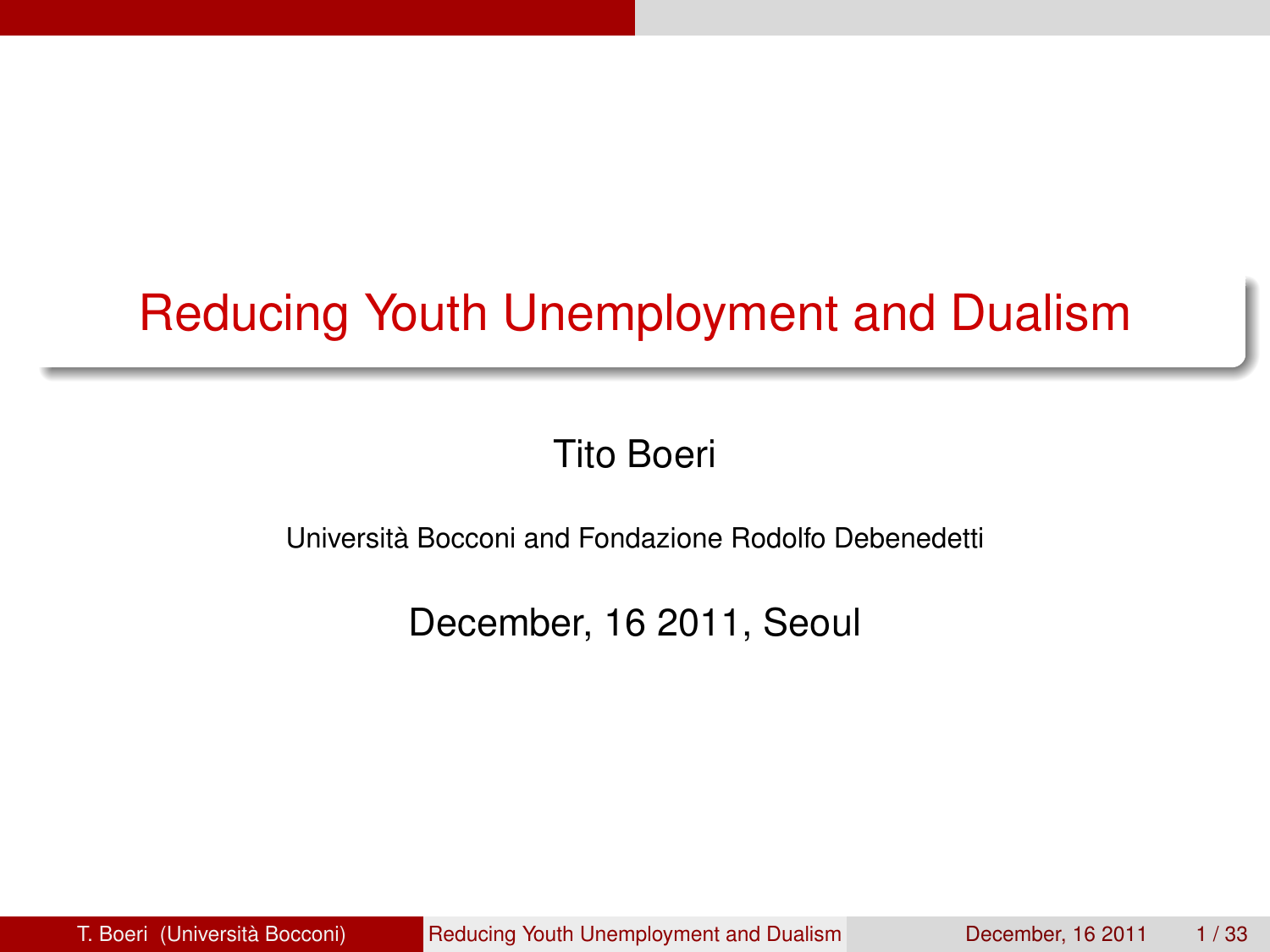In the last 20 years many reforms of employment protection in OECD countries. They did not reduce employment protection for everybody, but created long-lasting asymmetries between different categories of workers. Effects of these asymmetric or multi-tier reforms are much different and have yet to be fully understood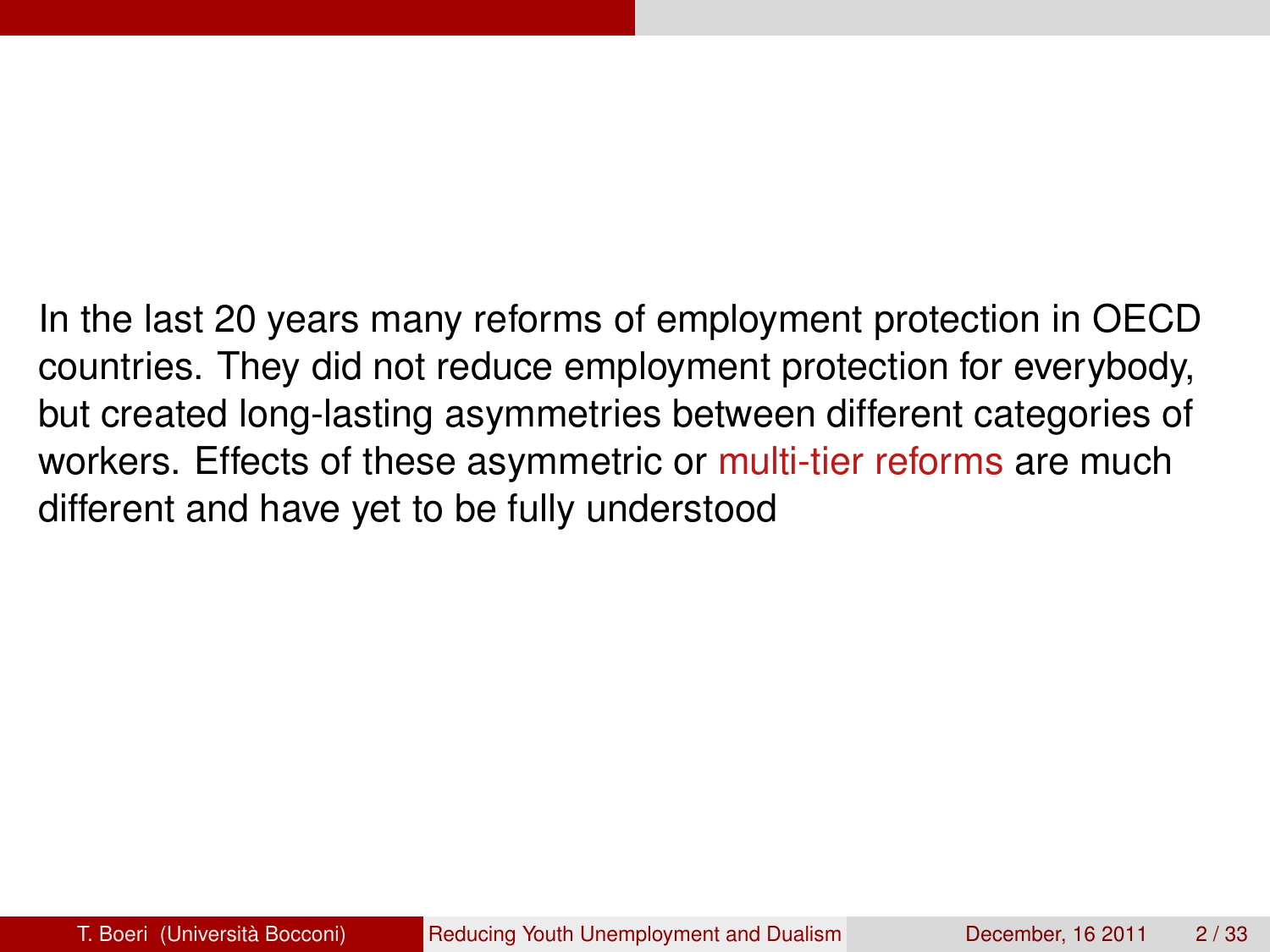#### Two-tier and Marginal Reforms

Institutional reform: change in the design of an institution

- Two-tier (vs. complete) reform: focus on the scope/coverage; the reform is confined to a subset of the potentially eligibile population (less than 50% of the potentially eligible population involved; alternatively its complete phasing in involves a very long transitional period)
- **•** Incremental (vs. discrete) reform: focus on the size; the reform involves a small change in the overall institutional level-indicator (variation of the relevant OECD indicator of less than 10% of the average period cross-country standard deviation in the level of the institution)
- <span id="page-2-0"></span>Structural reforms: either complete and discrete reforms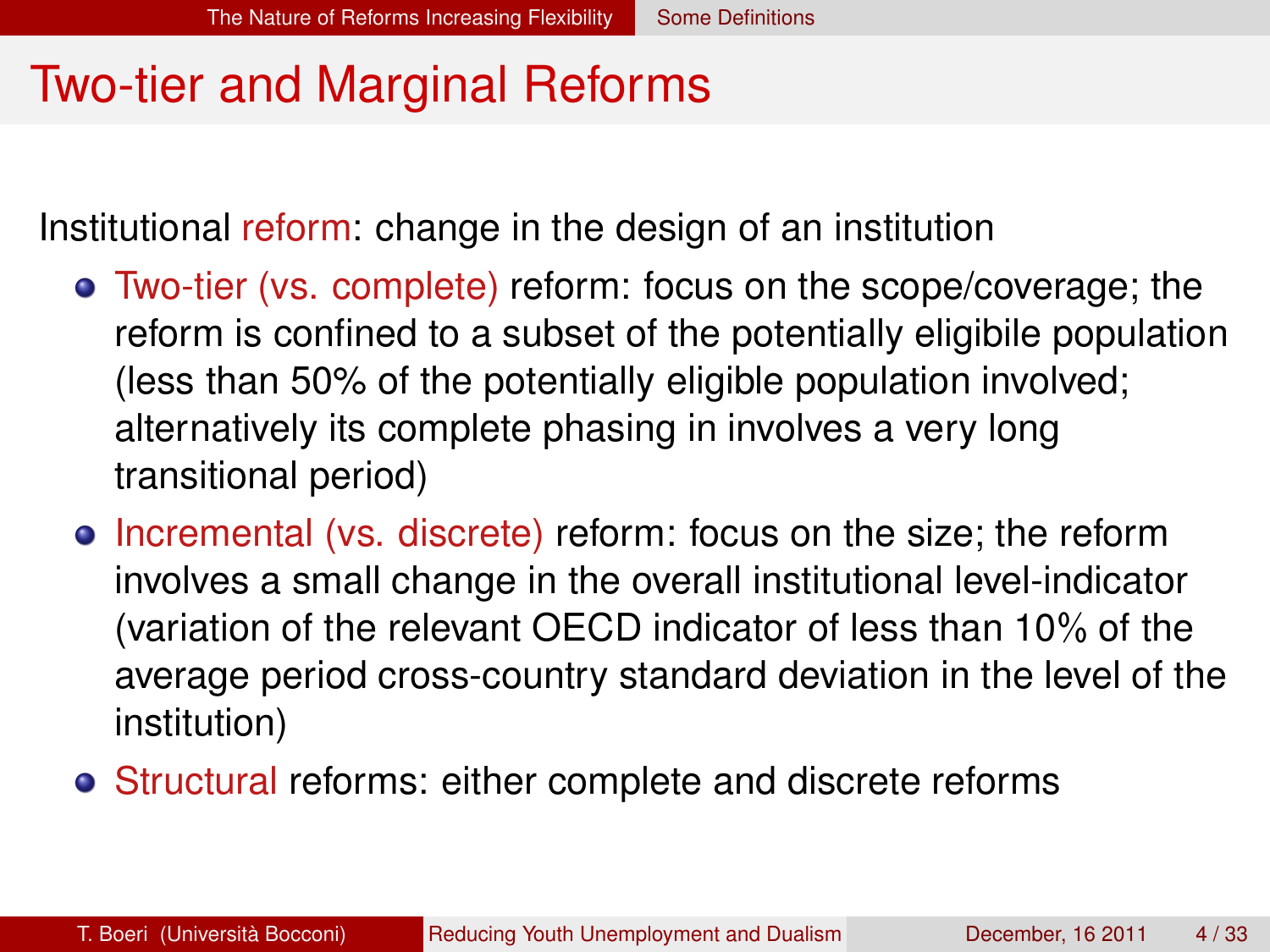#### The Taxonomy

|             | Discrete<br>Two-tier    | Structural              |  |
|-------------|-------------------------|-------------------------|--|
| <b>Size</b> | Incremental<br>Two-tier | Incremental<br>Complete |  |

#### <span id="page-3-0"></span>**Scope**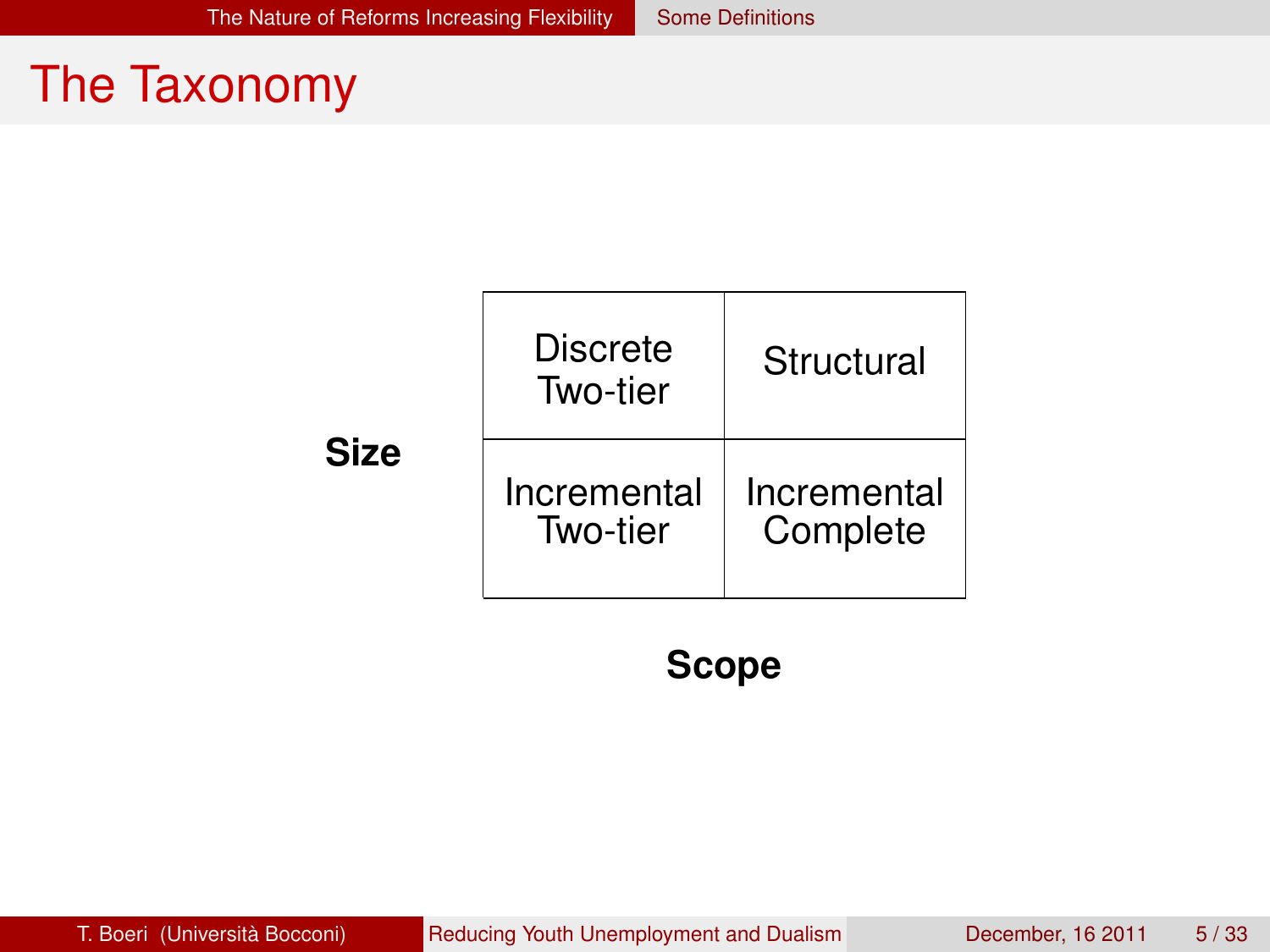### Tracking Reforms in Europe

#### A snapshot from Fondazione Debenedetti database (1):

#### <span id="page-4-0"></span>Spain - EPL database

|      | Year Month | id           | Number         | Law                                                                     | <b>Description</b>                                                                                                                                                                                                                                                                                                                                                                                                                                                                                                                          | Topic                                                   | Target                  |
|------|------------|--------------|----------------|-------------------------------------------------------------------------|---------------------------------------------------------------------------------------------------------------------------------------------------------------------------------------------------------------------------------------------------------------------------------------------------------------------------------------------------------------------------------------------------------------------------------------------------------------------------------------------------------------------------------------------|---------------------------------------------------------|-------------------------|
| 1980 | 3          | <b>FS077</b> | 1              | Ley 51/1980.<br>Basic<br>Employment<br>Law (Ley<br>Básica de<br>Empleo) | Regulations governing the contract of employment, making contracts of<br>employment more flexible; permanently established workforce<br>representatives as a way to regulate workers' participation; and consolidated<br>the status of collective agreements, as opposed to Labour Ordinances, as<br>the principal source of industry-wide and occupational provisions.                                                                                                                                                                     | Trade union rights employees                            |                         |
|      |            |              | $\mathfrak{p}$ |                                                                         | Requlation on termination of employment contracts.                                                                                                                                                                                                                                                                                                                                                                                                                                                                                          | Individual<br>dismissals -<br>Procedural<br>obligations | employees               |
| 1981 |            | <b>ES078</b> |                | Real Decreto<br>1362/1981                                               | Regulation of fixed-term contracts                                                                                                                                                                                                                                                                                                                                                                                                                                                                                                          | Fixed-term<br>contracts                                 | Fixed-term<br>contracts |
| 1984 | я          | <b>ES001</b> |                | Lev 32/1984                                                             | Restrictions for fixed-term contracts are substantially relaxed. Legal norms<br>that established the circumstances under which a fixed term contract could<br>be stipulated are practically over rided by the principle of promoting<br>employment through the extension of its use. The so called "Contrato<br>temporal de fomento del empleo" (Temporary Employment Promoting<br>Contracts - TEPC) has a maximum duration of 3 years and a minimum of 6<br>months. The limit to the maximum number of TEPC to be signed is<br>eliminated. | Fixed-term<br>contracts                                 | Fixed-term<br>workers   |

T. Boeri (Università Bocconi) [Reducing Youth Unemployment and Dualism](#page-0-0) December, 16 2011 6 / 33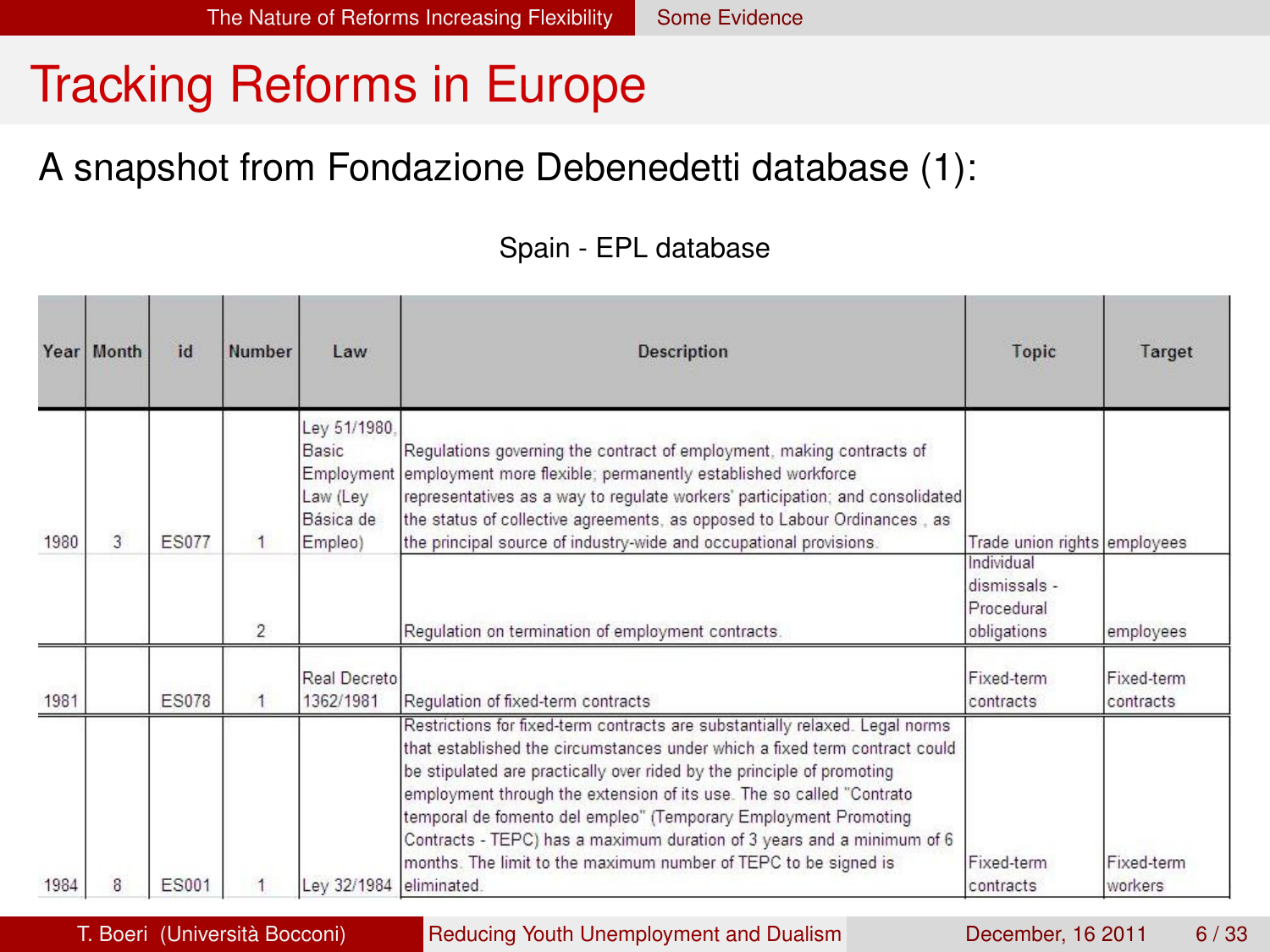### Tracking Reforms in Europe

#### A snapshot from Fondazione Debenedetti database (2):

#### Two-Two-Tier Tier vs. incremen Overall Other policy Topic Target Sign VS. Complet tal vs. Source sian area? Complete  $\theta$ . discrete Overall Trade union rights employees increasing increasing complete complete incr **FMIRF** Individual diemissals -Procedural increasing obligations employees complete Fixed-term Fixed-term contracts contracts decreasing decreasing two-tier two-tier incr **NATLEX** IBERLEX - Base de datos -

#### <span id="page-5-0"></span>Spain - EPL database

T. Boeri (Università Bocconi) [Reducing Youth Unemployment and Dualism](#page-0-0) December, 16 2011 7/33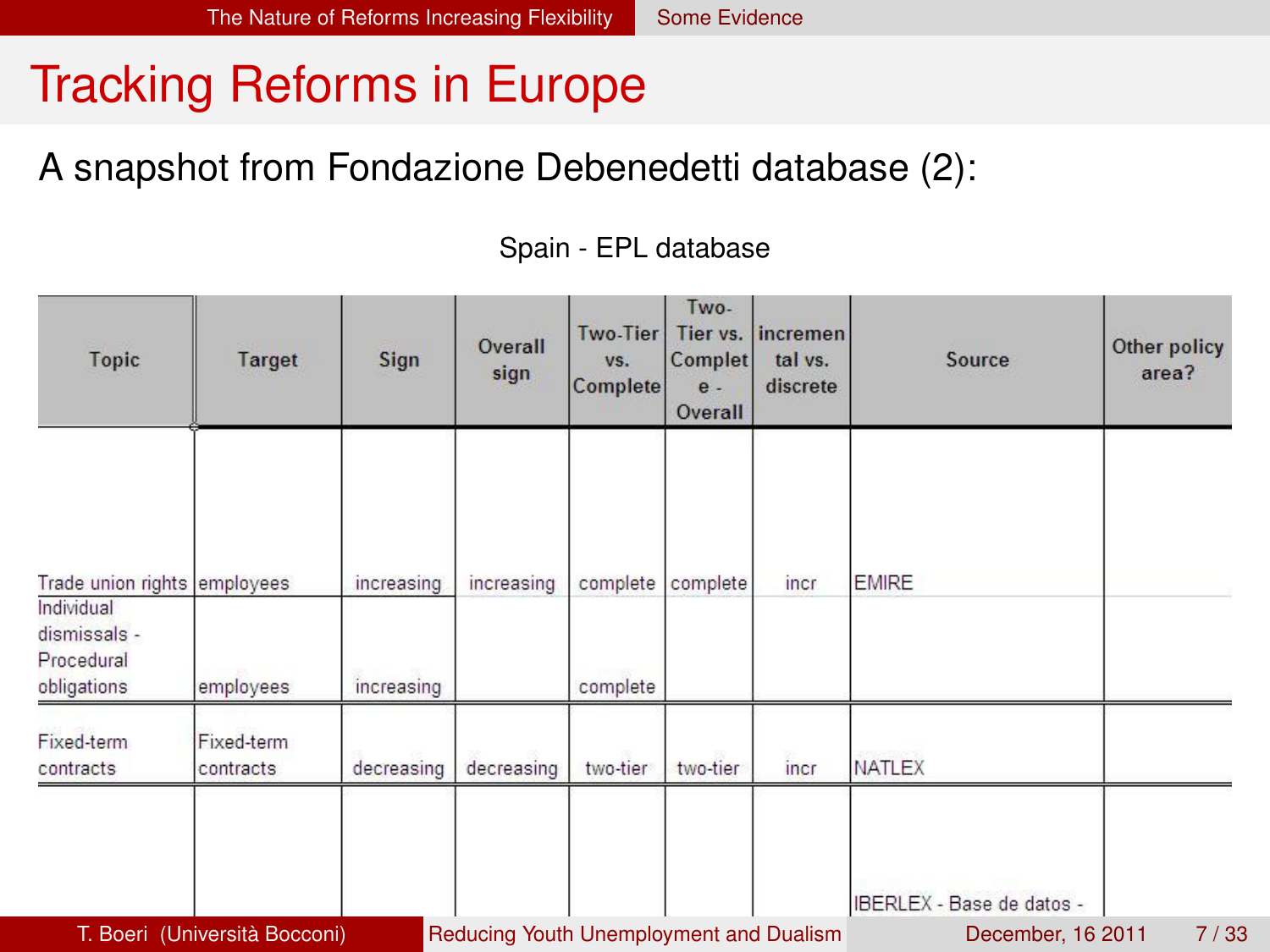#### EPL reforms

- There were 201 EPL reforms (on average, 14 per country) but only 8 were structural
- A trade-off between Size and Scope of Reforms?

number of EPL reforms from 1980 to 2009 in the EU15 countries

<span id="page-6-0"></span>

|      |                 | <b>Scope</b>    |                  |  |
|------|-----------------|-----------------|------------------|--|
|      |                 | Two-tier        | Complete         |  |
| Size | Incremental     | 85<br>(42.2%)   | 90<br>$(44.8\%)$ |  |
|      | <b>Discrete</b> | 18<br>$(9.0\%)$ | $(4.0\%)$        |  |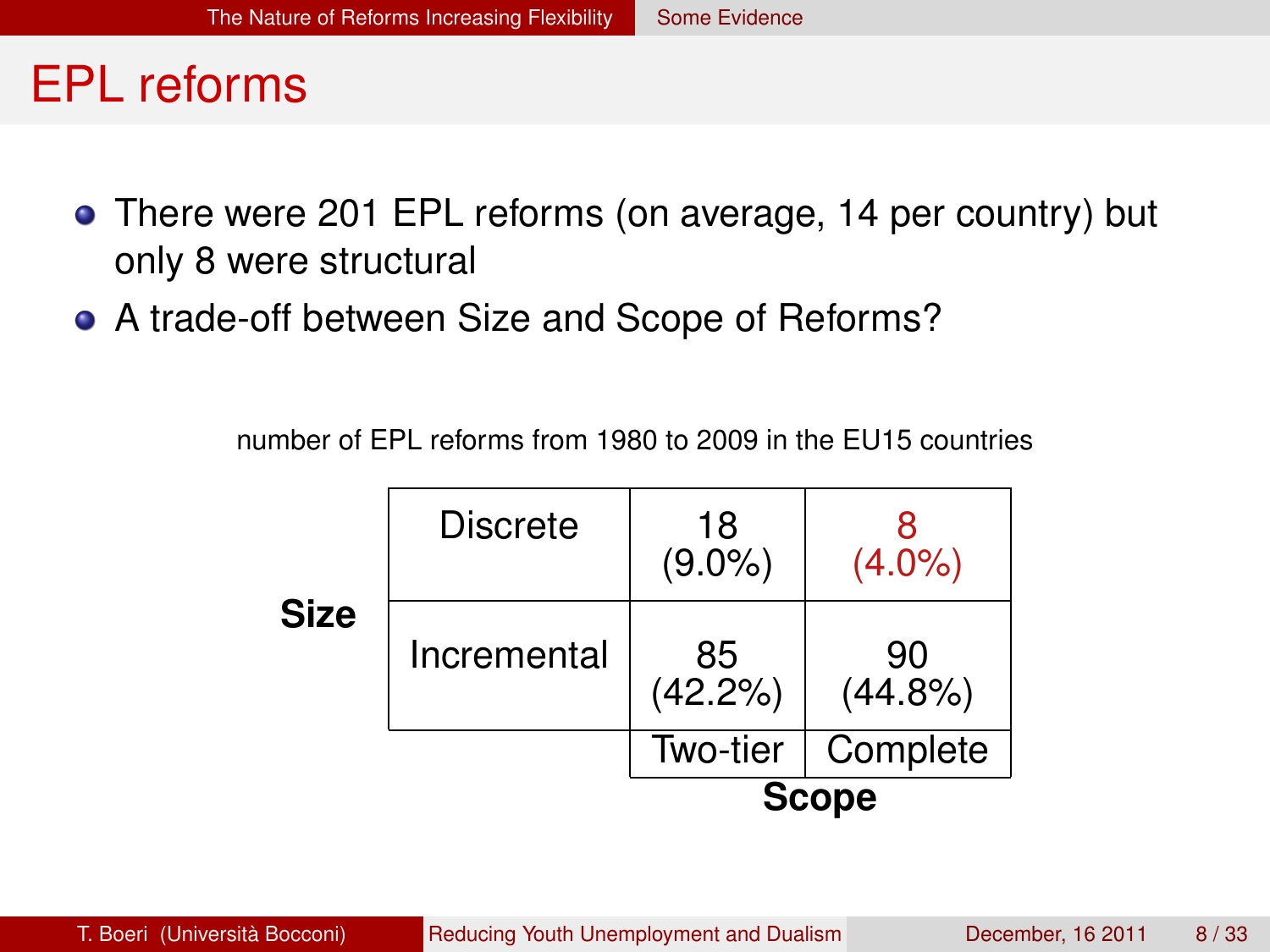#### Examples

Examples of Two-Tier reforms:

- The battery of reforms of EPL carried out in Italy in the 1997-2003 period expanded the scope of fixed term contracts, introduced Temporary Work Agency, increased the potential duration of fixed-term contracts and introduced new types of atypical contracts leaving regulations on the dismissals of workers with open-ended contracts unchanged.
- <span id="page-7-0"></span>The 1989 reform of the British UB system reduced replacement rates for the short-term claimants, by increasing the length of the minimum waiting period required for eligibility to benefits for this category of workers only.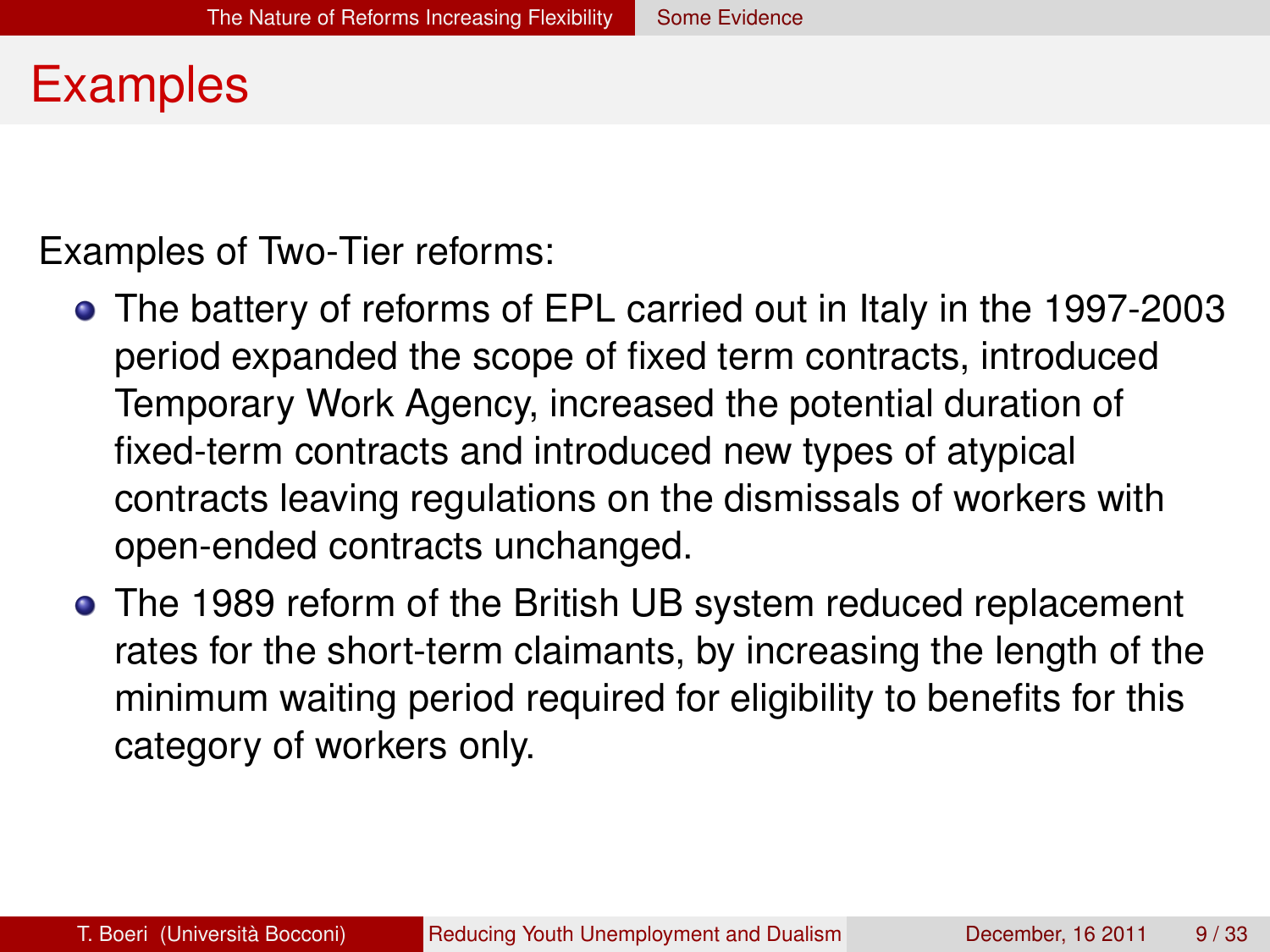A two-tier reform of employment protection reduces firing taxes only for entry jobs. This:

• increases both hiring and separations on entry (fixed-term) jobs

makes it more difficult to convert fixed-term into permanent contracts

• increases wage differentials between entry (fixed-term) and continuing jobs.

Notice that the effects on separations, conversion rates of fixed-term into permanent contracts and on wage differentials across types of contracts are not present when reforms are complete.

<span id="page-8-0"></span>

T. Boeri (Università Bocconi) [Reducing Youth Unemployment and Dualism](#page-0-0) December, 16 2011 11/33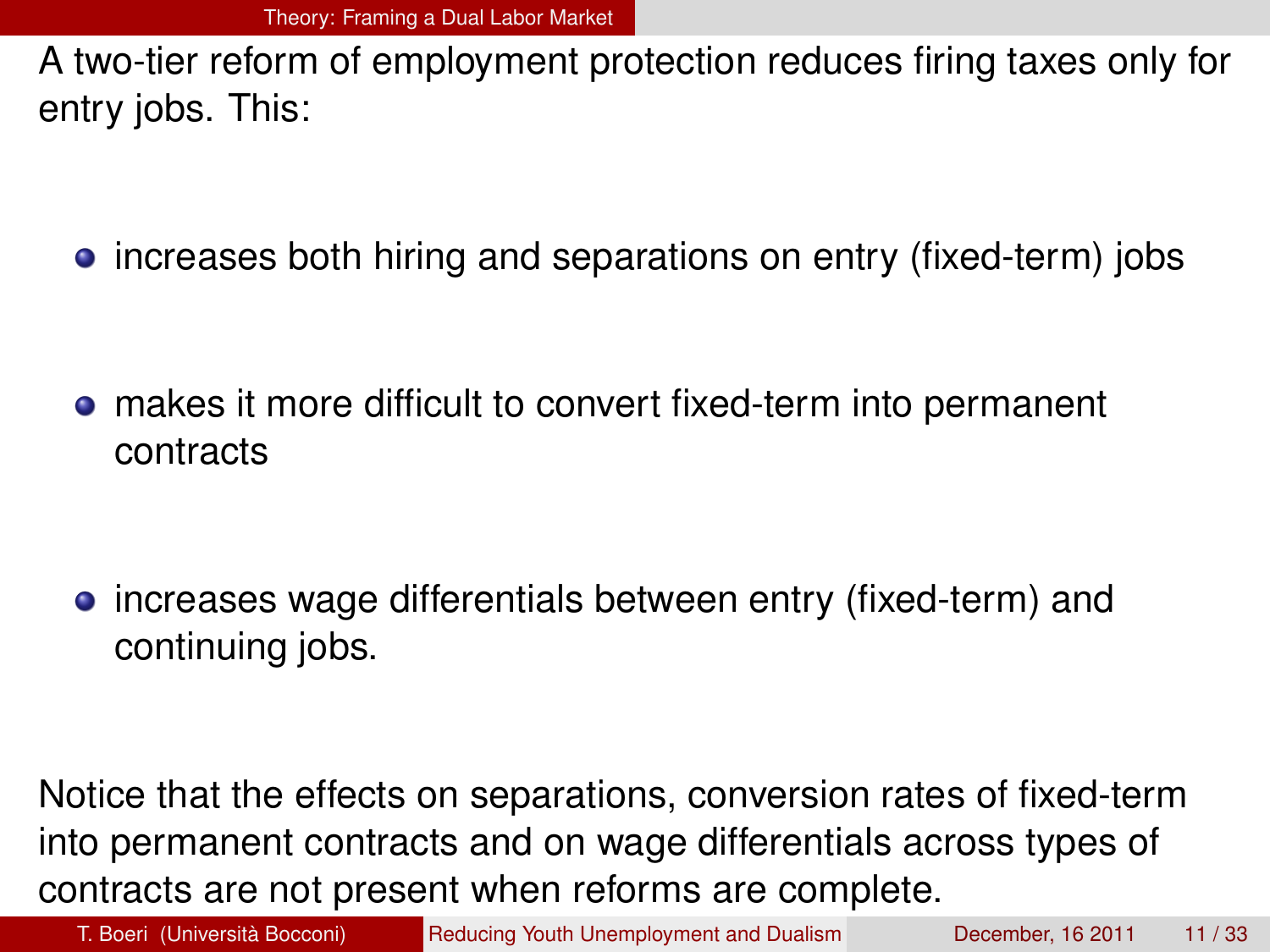### Empirical Predictions

Moreover, the larger the asymmetry created by the reform between fixed-term and permanent contracts:

- the larger the share of employment in fixed-term contracts
- the lower the probability of converting fixed-term into permanent contracts
- <span id="page-9-0"></span>**•** the larger the wage differentials between entry (fixed-term) and continuing jobs.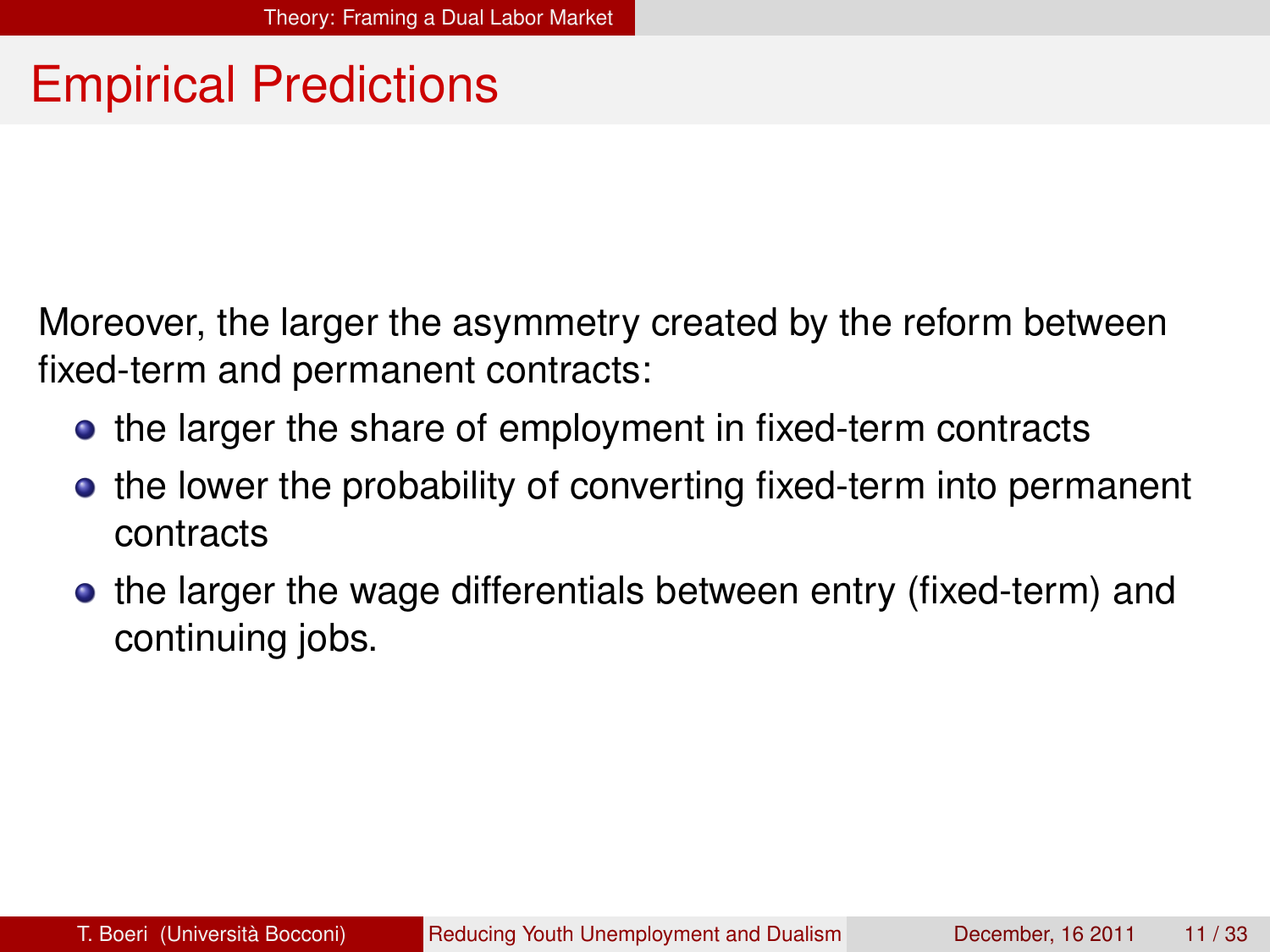#### Effects of stricter EPL on dualism

 $\rho = 0.81$ 



Strictness of EPL for Permanent Contracts and Share of Temporary Contracts in Total (Dependent) Employment

 $\rho = -0.72$ 



<span id="page-10-0"></span>Strictness of EPL for Permanent Contracts and Transition Probability from Temporary to Permanent Contracts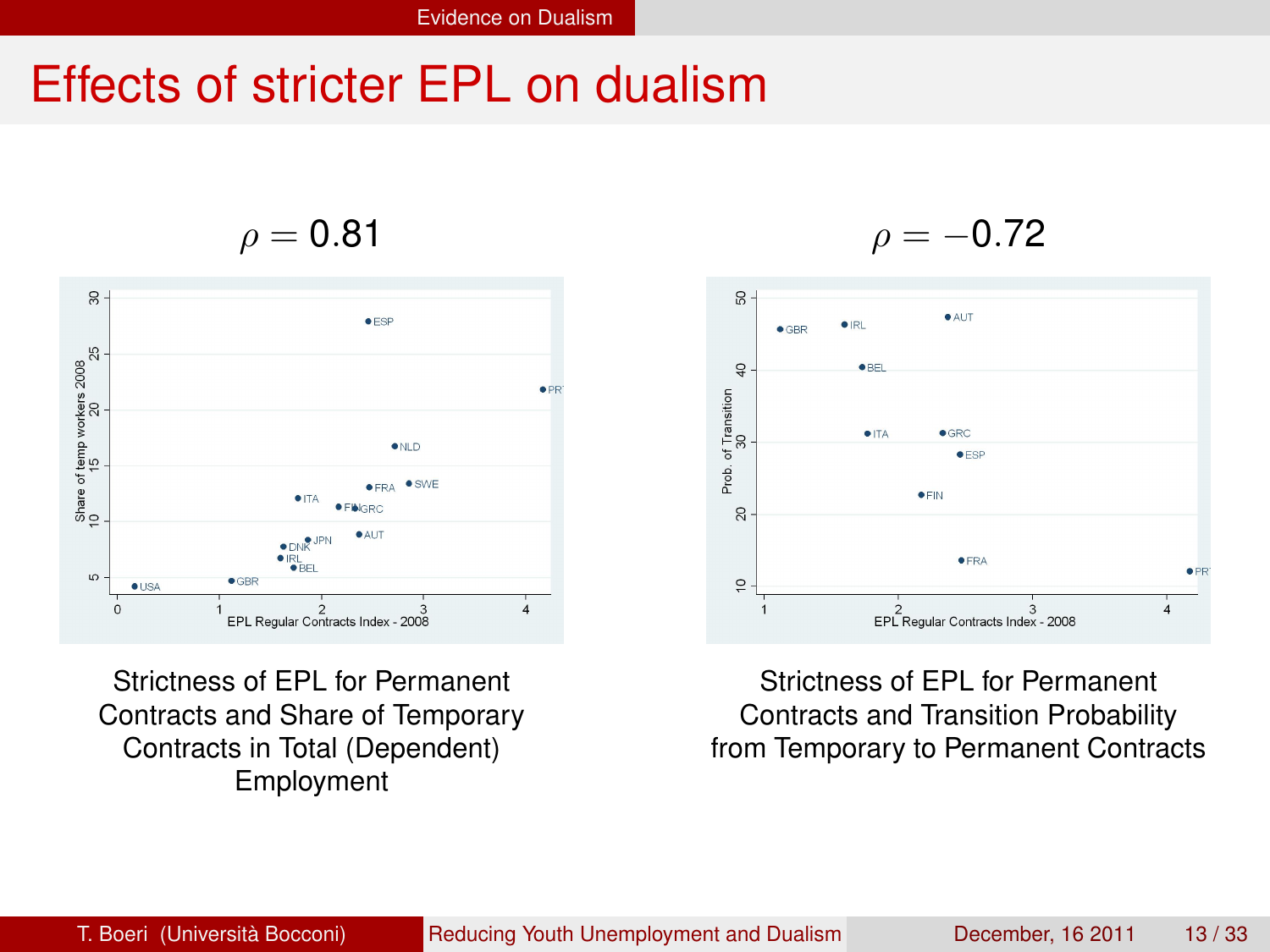#### Wage premium on permanent contracts

<span id="page-11-0"></span>

|                | Wage premium for   | <b>Yearly Probability of Transitioning</b> |
|----------------|--------------------|--------------------------------------------|
|                | permanent contract | from a Temporary to a Permanent Contract   |
| Austria        | 20.1               | 47.4                                       |
| Belgium        | 13.9               | 40.4                                       |
| Denmark        | 17.7               |                                            |
| Finland        | 19.0               | 22.7                                       |
| France         | 28.9               | 13.6                                       |
| Germany        | 26.6               |                                            |
| Greece         | 20.2               | 31.3                                       |
| Ireland        | 17.8               | 46.3                                       |
| Italy          | 24.1               | 31.2                                       |
| Netherlands    | 35.4               |                                            |
| Portugal       | 15.8               | 12.1                                       |
| Spain          | 16.9               | 28.3                                       |
| Sweden         | 44.7               |                                            |
| United Kingdom | 6.5                | 45.7                                       |

Source: European Community Household Panel and Europen Union Survey of Income and Living Conditions.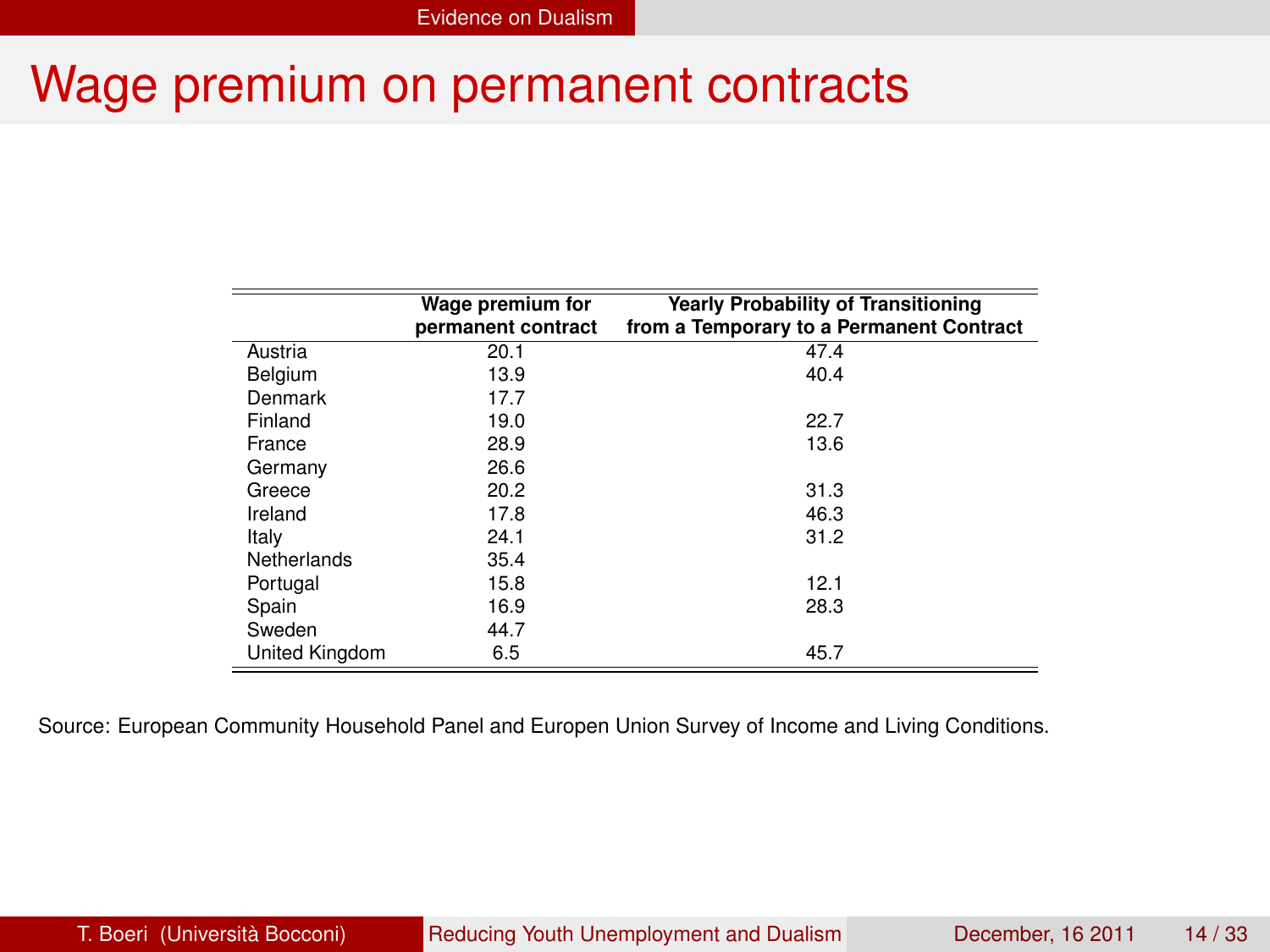#### Dualism for the Under25

#### <span id="page-12-0"></span>**Share of Temporary Employment** (as a % of Dependent Employment)



Source: Oecd, Labour Force Statistics, 2011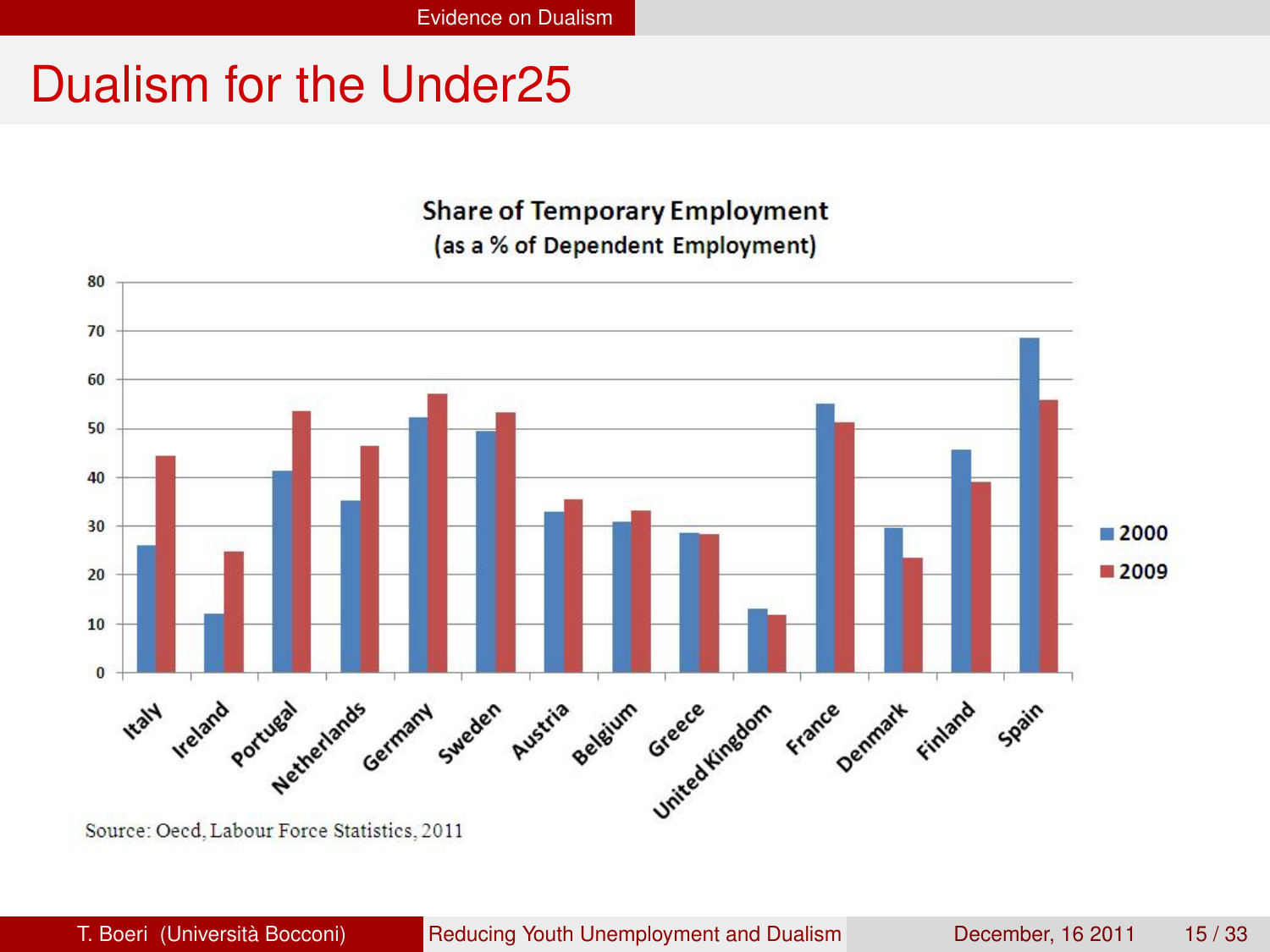#### Dualism over the Cycle

- Increase in volatility of employment and unemployment.
- Decline in labor productivity
- <span id="page-13-0"></span>Temporary job creation (honeymoon) effect during expansions.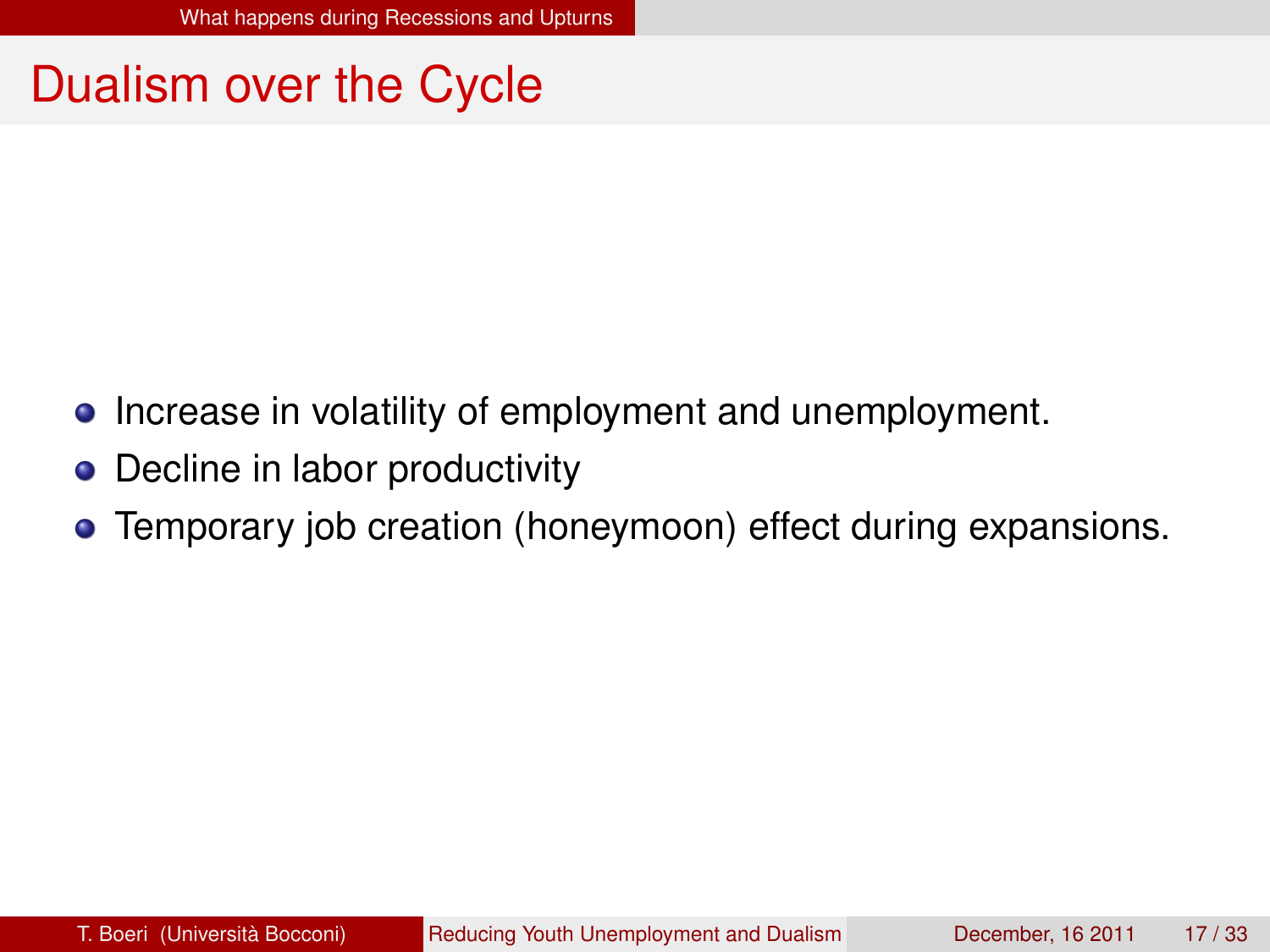# The Honeymoon Effect(Boeri and Garibaldi, 2007)

# <span id="page-14-0"></span>**Flexi‐land**

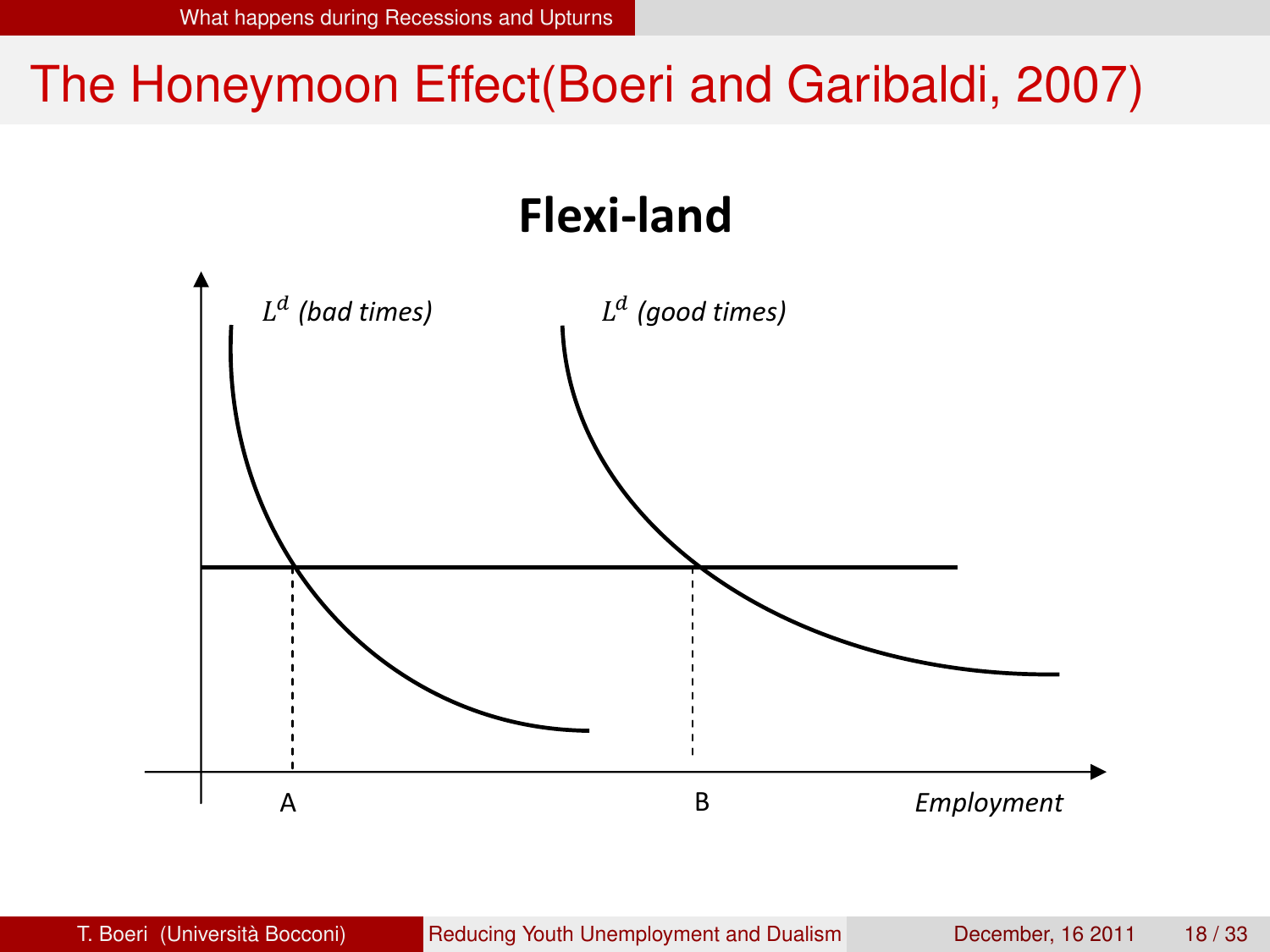# Pre-Reform EPL Strictness and Post-Reform Temporary Employment

| Country            | Time<br>Period | <b>EPL</b> strictness<br>(Regular Index) | <b>EPL Strictness</b><br>(Temporary Empl.) | Temporary<br>Emp. Growth<br>$\Delta E Tt$ (000) | Contribution of<br><b>Temporary Jobs</b><br>$\Delta E T t / E_0$ |
|--------------------|----------------|------------------------------------------|--------------------------------------------|-------------------------------------------------|------------------------------------------------------------------|
| Belgium            | 1987-1996      | 1.68                                     | 4.63                                       | 22.7                                            | 0.66                                                             |
|                    | 1997-2005      | 1.71                                     | 2.63                                       | 135.3                                           | 3.54                                                             |
|                    | Δ              | 0.03                                     | $-2.00$                                    | 112.6                                           | 2.89                                                             |
| Italy              | 1987-1997      | 1.77                                     | 5.38                                       | 402.9                                           | 0.02                                                             |
|                    | 1998-2005      | 1.77                                     | 2.82                                       | 823.2                                           | 4.11                                                             |
|                    | Δ              | $\Omega$                                 | $-2.56$                                    | 420.3                                           | 4.09                                                             |
| The Netherlands    | 1987-1995      | 3.08                                     | 2.38                                       | 340.1                                           | 5.79                                                             |
|                    | 1996-2005      | 3.06                                     | 1.45                                       | 288.8                                           | 3.80                                                             |
|                    | Δ              | $-0.02$                                  | $-0.93$                                    | $-51.3$                                         | $-2$                                                             |
| Portugal           | 1987-1996      | 4.56                                     | 3.34                                       | $-168.9$                                        | $-4.10$                                                          |
|                    | 1997-2005      | 4.29                                     | 2.94                                       | 431.8                                           | 10.09                                                            |
|                    | Δ              | $-0.27$                                  | $-0.40$                                    | 600.6                                           | 14.19                                                            |
| Spain <sup>1</sup> | 1981-1984      | 3.83                                     |                                            | $\Omega$                                        | $\Omega$                                                         |
|                    | 1985-1995      | 3.67                                     | 3.66                                       | 3377.1                                          | 28.5                                                             |
|                    | Δ              | $-0.16$                                  |                                            | 3377.1                                          | 28.5                                                             |
| Sweden             | 1987-1996      | 2.88                                     | 3.28                                       | $-138.9$                                        | $-3.22$                                                          |
|                    | 1997-2005      | 2.86                                     | 1.63                                       | 189.2                                           | 4.82                                                             |
|                    | Δ              | -0.02                                    | $-1.65$                                    | 328.1                                           | 8.04                                                             |

<span id="page-15-0"></span>1 For Spain, 1981-1984, the EPL index is the overall index, as in Nickell (2006)

T. Boeri (Università Bocconi) [Reducing Youth Unemployment and Dualism](#page-0-0) December, 16 2011 19 / 33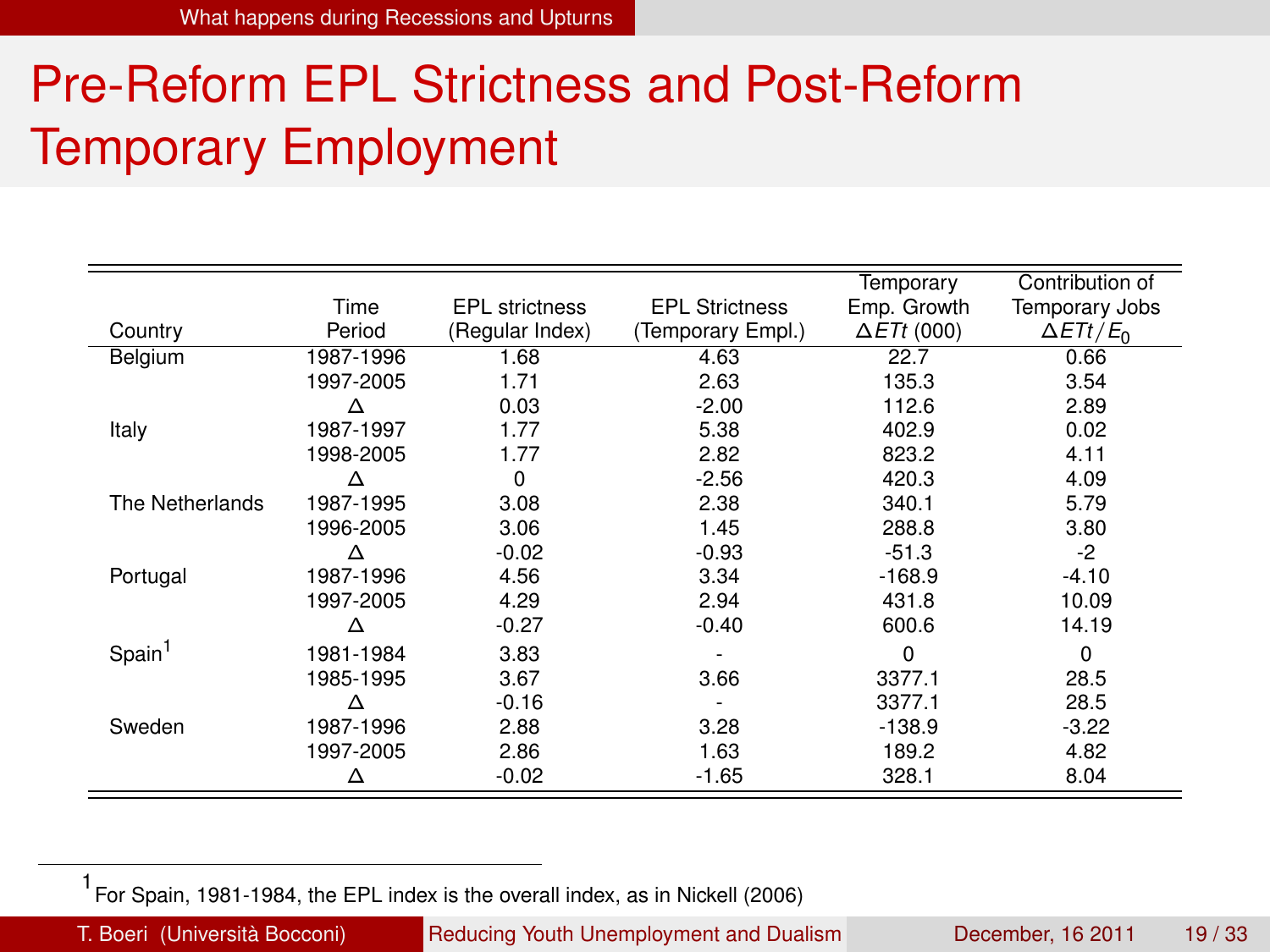### During Downturns

Job destruction concentrated on fixed-term contracts. Other workers are largely insulated from the adjustment.



<span id="page-16-0"></span>Spain - Change on a year before, thousands

Source: S. Bentolila, Banco de España and IMF Conference, Madrid 2010.

T. Boeri (Università Bocconi) [Reducing Youth Unemployment and Dualism](#page-0-0) December, 16 2011 20/33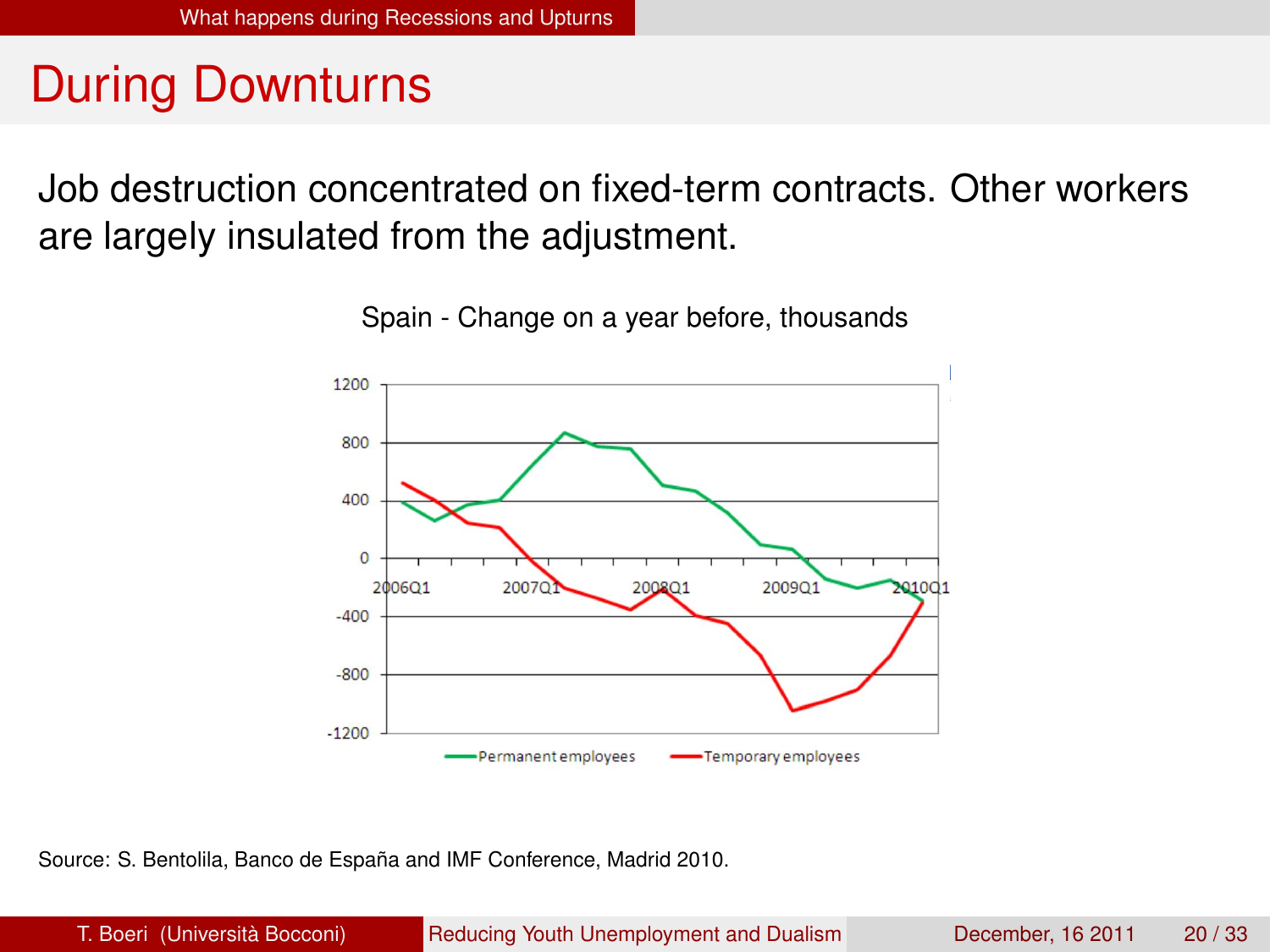### All new Hires are Temporary

Percentage decrease (increase) of the stock of employees during (after) the crisis.

|        | Share of Temporary Workers | Fixed-Term Job Losses as | Fixed-Term New Jobs as |
|--------|----------------------------|--------------------------|------------------------|
|        | over Total Employment      | % of Total Job Losses    | as % of Total New Jobs |
|        | 2008Q3                     | during the crisis        | after the crisis       |
| EU     | 14.26%                     | 34.19%                   | 87.65%                 |
| Greece | 12.19%                     | 11.92%                   | 261.71%                |
| Spain  | 29.53%                     | 76.94%                   | 113.20%                |
| France | 14.26%                     | 12.81%                   | 139.66%                |
| Italy  | 13.63%                     | 54.30%                   | 169.20%                |

Note: recession period is defined following a peak-to-trough approach looking at total employment. For the EU, France and Italy, 2008Q3-2010Q1; for Greece and Spain, 2008Q2-2010Q1

<span id="page-17-0"></span>Source: Eurostat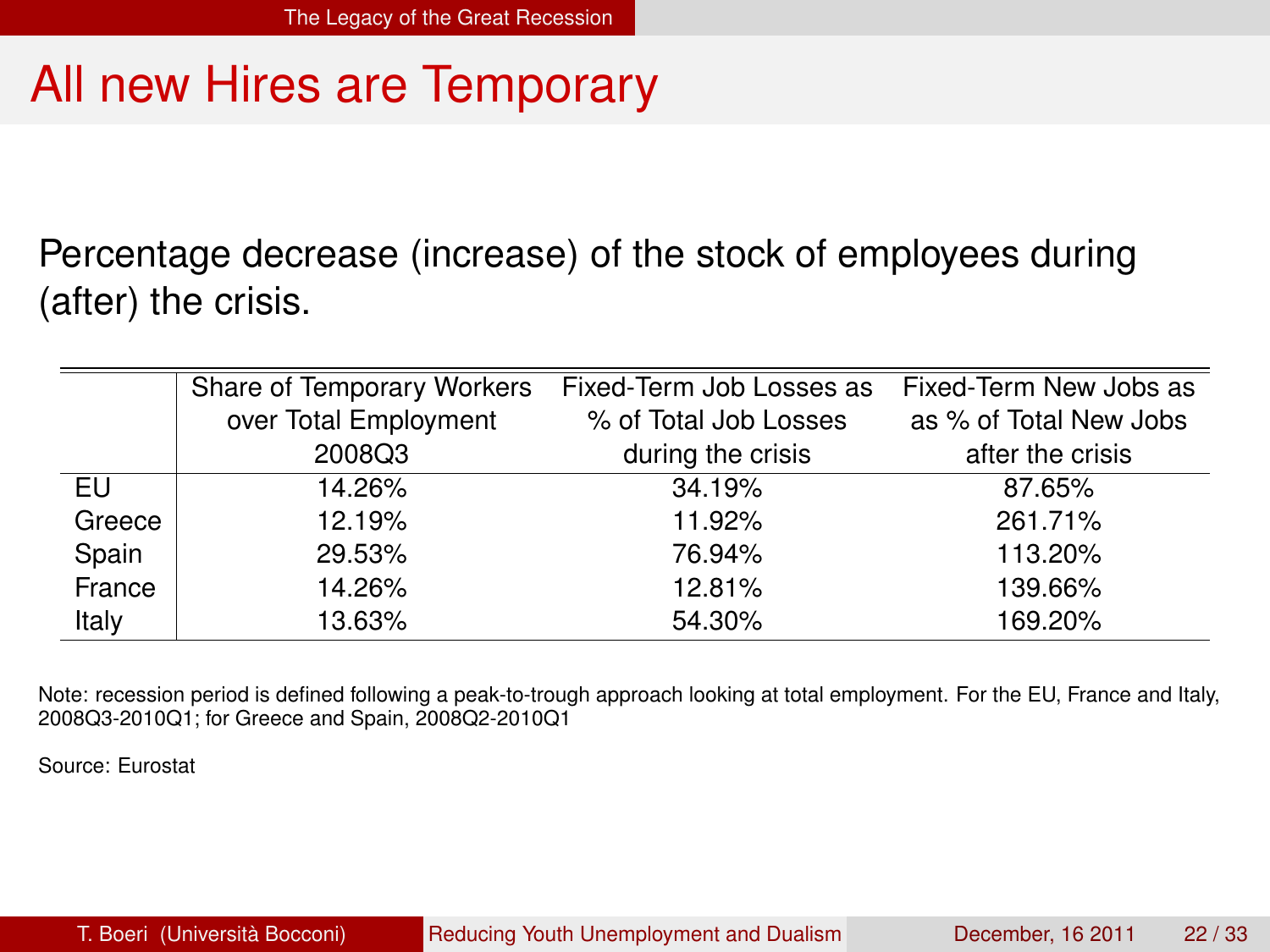#### Dualism: Underinvestment in Human Capital

Much less training is offered to fixed-term workers compared to permanent contracts.



<span id="page-18-0"></span>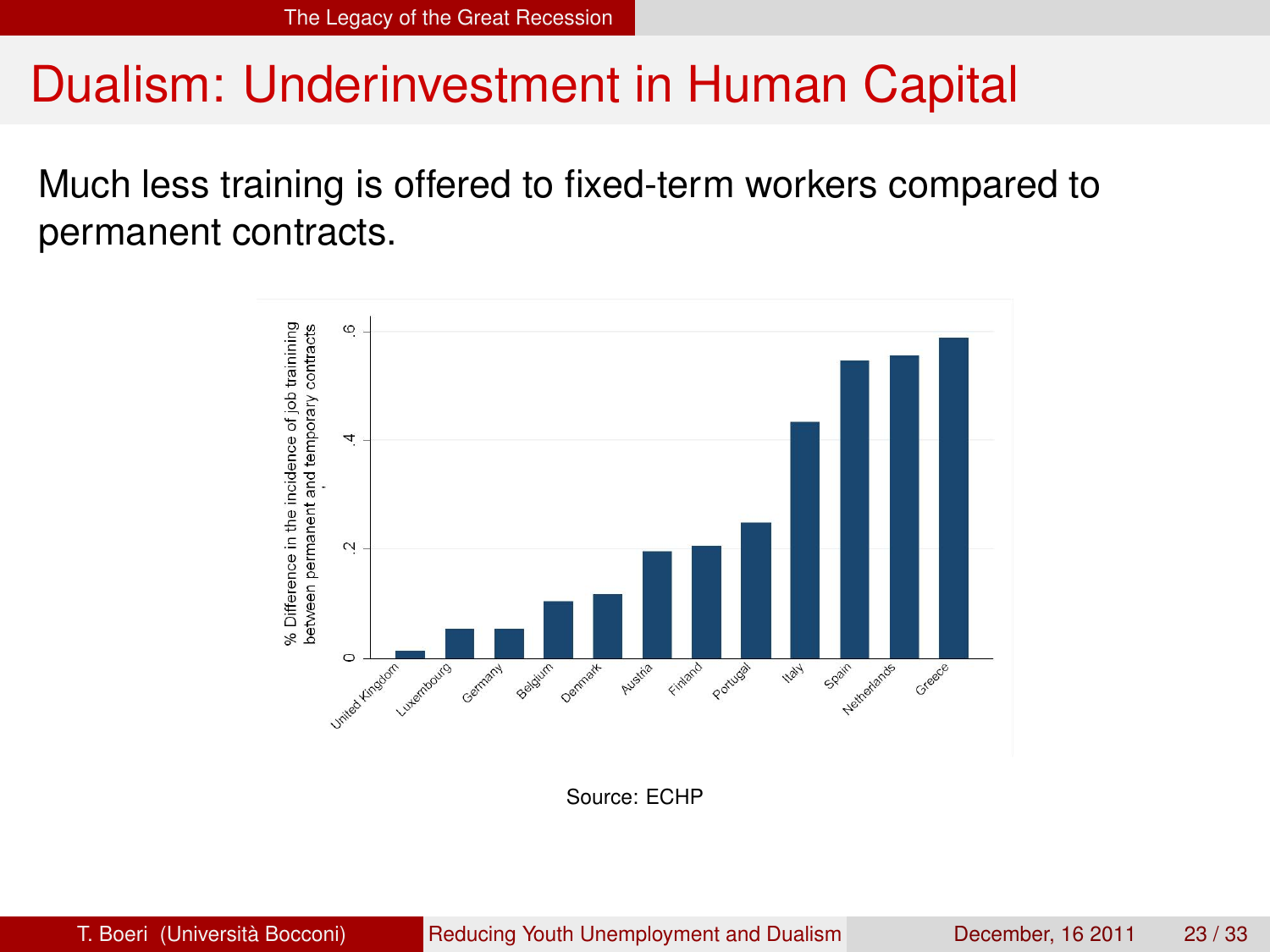#### Lost Generations. Longer term Effects

Evidence of "'scarring"' effect of unemployment at the beginning of a career

- Ellwood (1982): poor start induces lower lifetime wages and lower employment opportunities
- Mroz e Savage (2006): unemployment at 22 implies earning 30 per cent lower at 25. At age 30-32 below -2-3 per cent
- Kletzer and Fairlie (1999): wage losses over the lifetimes 8 per cent for men and 13 per cent for women
- Gregg and Tominie (2001): wage losses 13-21 per cent
- Arulampalam (2001): increase in risk of new job losses
- <span id="page-19-0"></span>**•** Bell and Blanchflower (2009) von Wachter (2009): health effect even 20 years after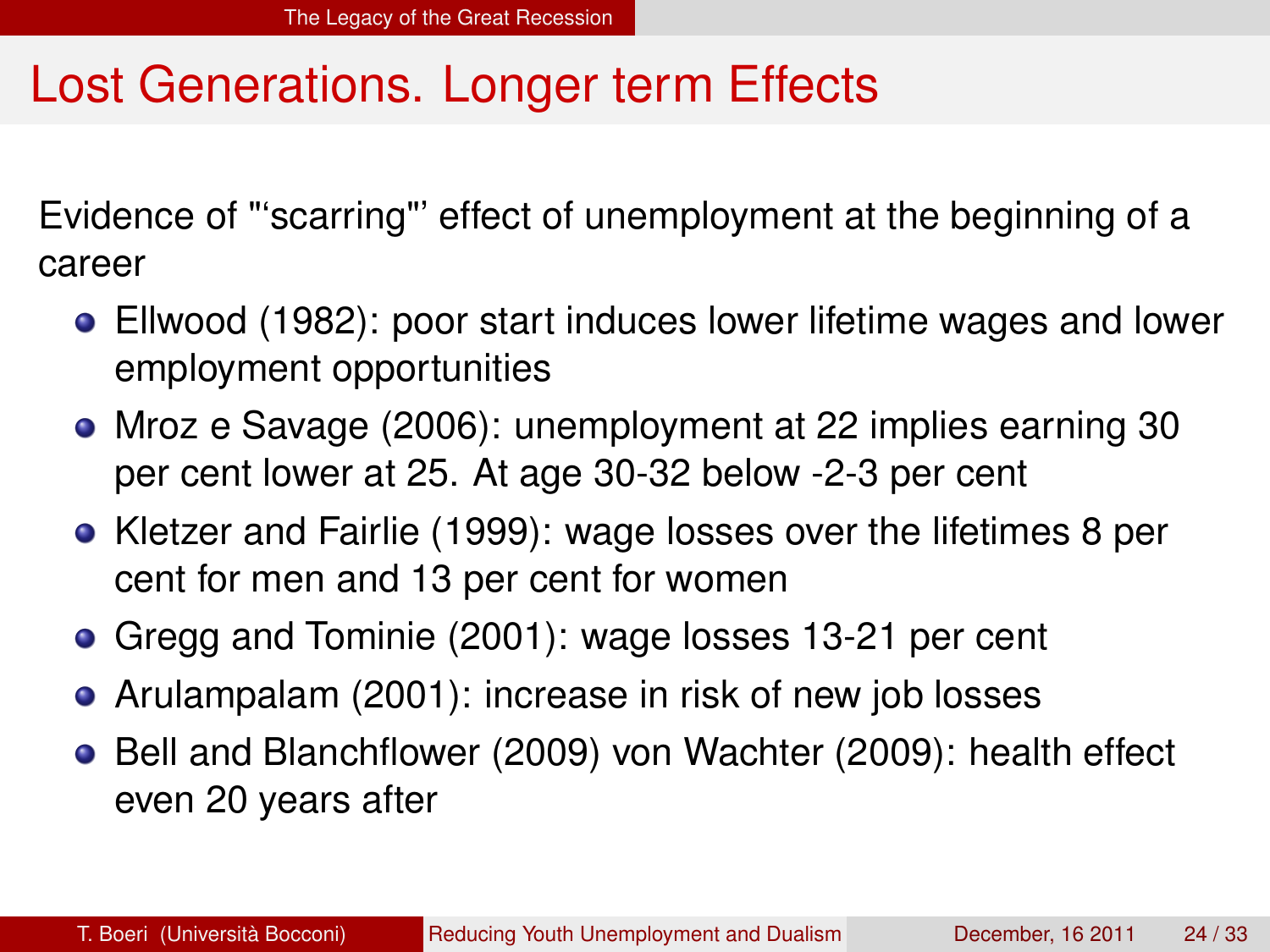### Summarizing

- Huge Job Losses when High Leverage is accompanied with low EPL or large share of Dual Workers
- Job Losses of Dual Workers very serious problem because of limited access to unemployment benefits
- <span id="page-20-0"></span>• Hiring currently almost only on short-time work with potential loss of human capital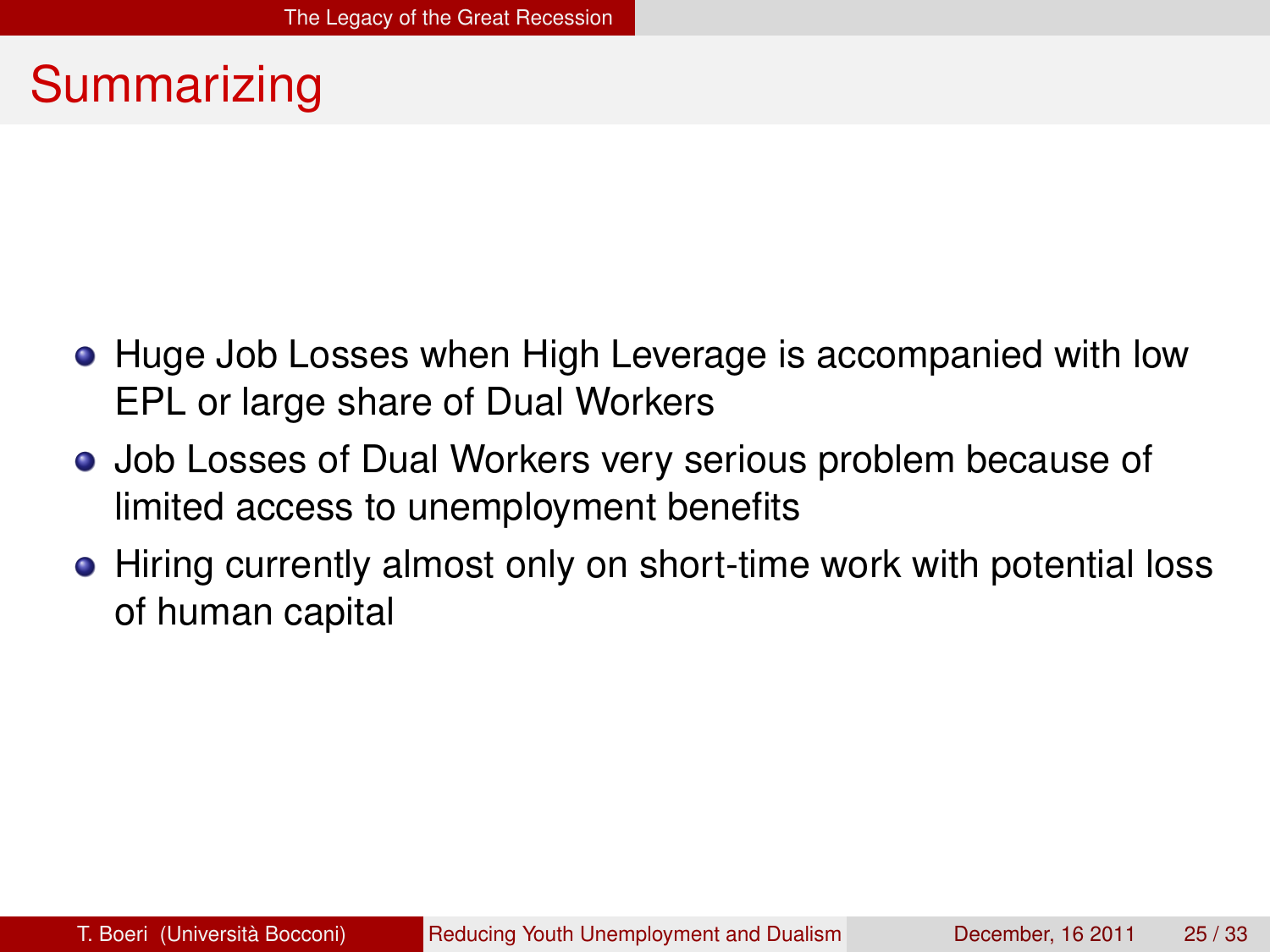#### Dualism during and after FC

- More volatility of employment
- Automatic stabilizers do not operate efficiently
- Higher social costs of recessions
- **Reduced Human Capital Investment after financial recessions:** hiring on temporary contracts offering no on-the-job training, lower education wage premia, lower incentives to investment also in formal education
- <span id="page-21-0"></span>A Lost Generation? Example of the cohorts entering the labour markets in Japan and Sweden after the financial crises of the 1990s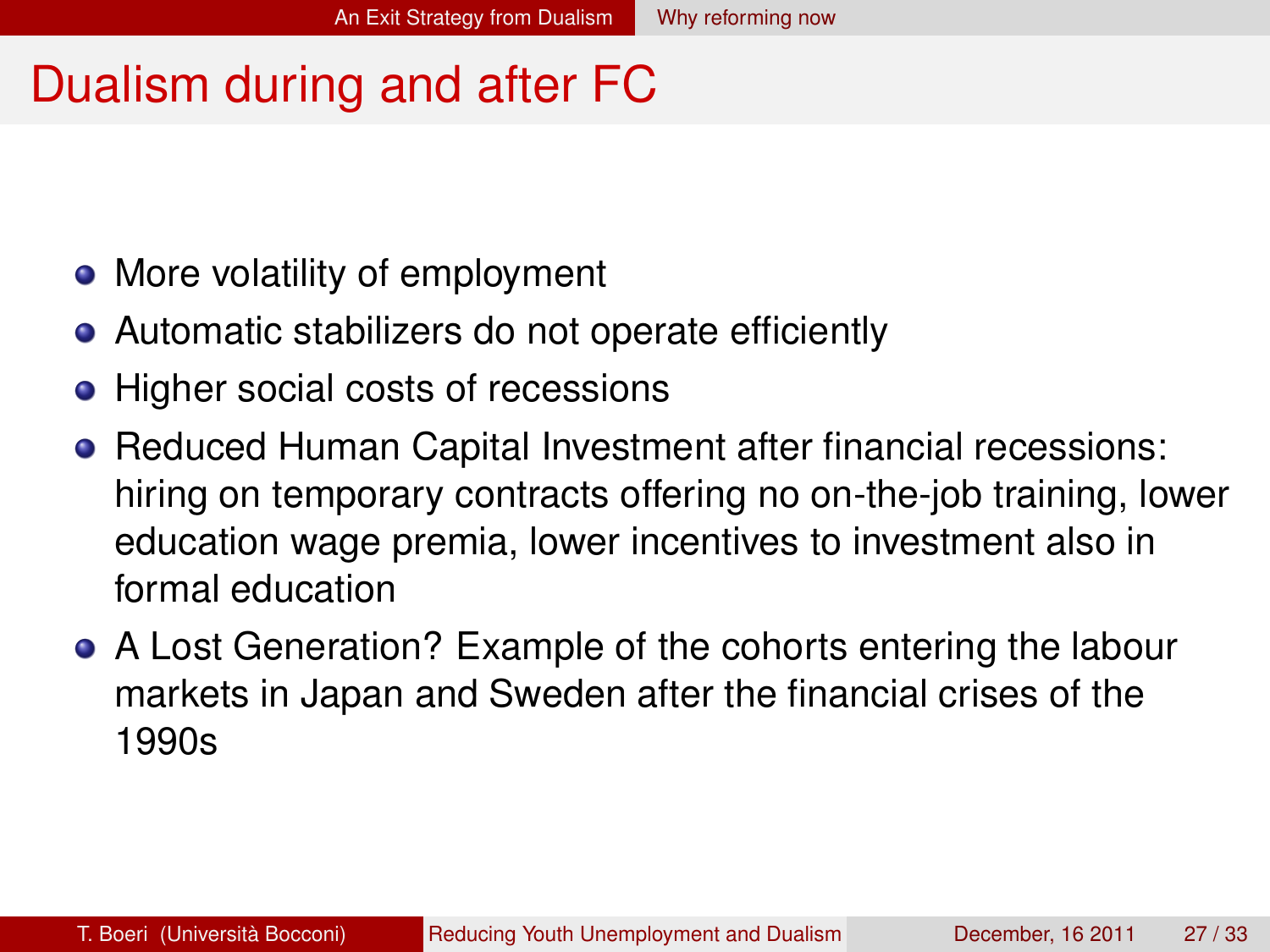### We need Smart Reforms

Removing temporary contracts would mean reducing also employment creation in the recovery after having experienced the negative side of dualism. Better to go beyond dualism, working on employers' incentives. Need to balance two forces

- Let firms enjoy flexibility at entry. On the labour demand side, firms benefit from a labour market where experimentation is allowed
- Set a well defined path to stability for workers, through a long run entrance with an open-ended labour contract
- Flexibility is important in the entry phase. Problem of asymmetric information
- <span id="page-22-0"></span>• Tenure tracks to stable jobs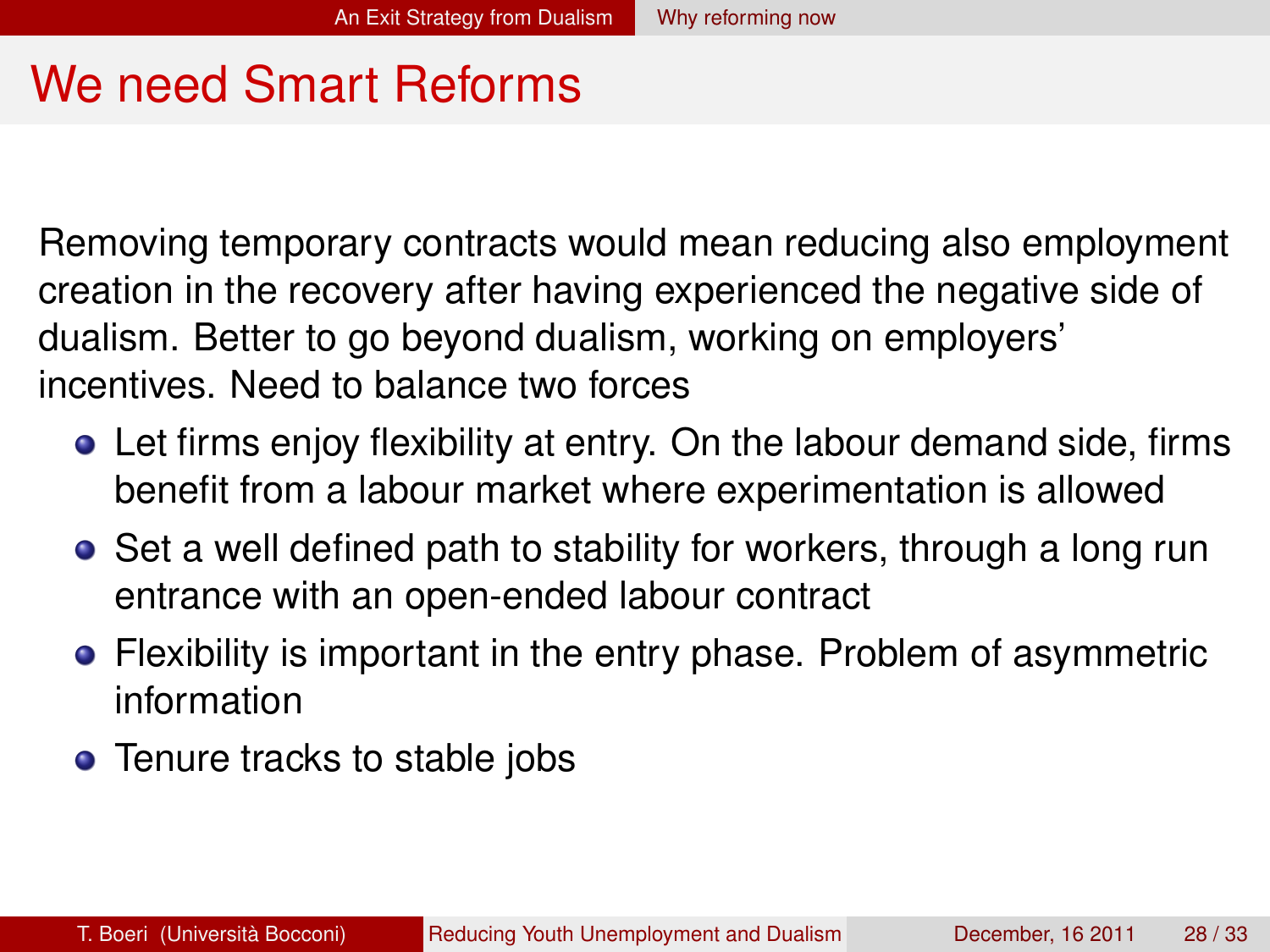# Contrato Unico, Contratto Unico di Inserimento, Contrat Unique

<span id="page-23-0"></span>Proposals developed in Spain (Bentolila, Dolado and 100 academic economists), France (Blanchard-Tirole, Cahuc-Kramarz) and Italy (Boeri and Garibaldi): tenure track to stable jobs with protection increasing with tenure. Differences according to national regulations.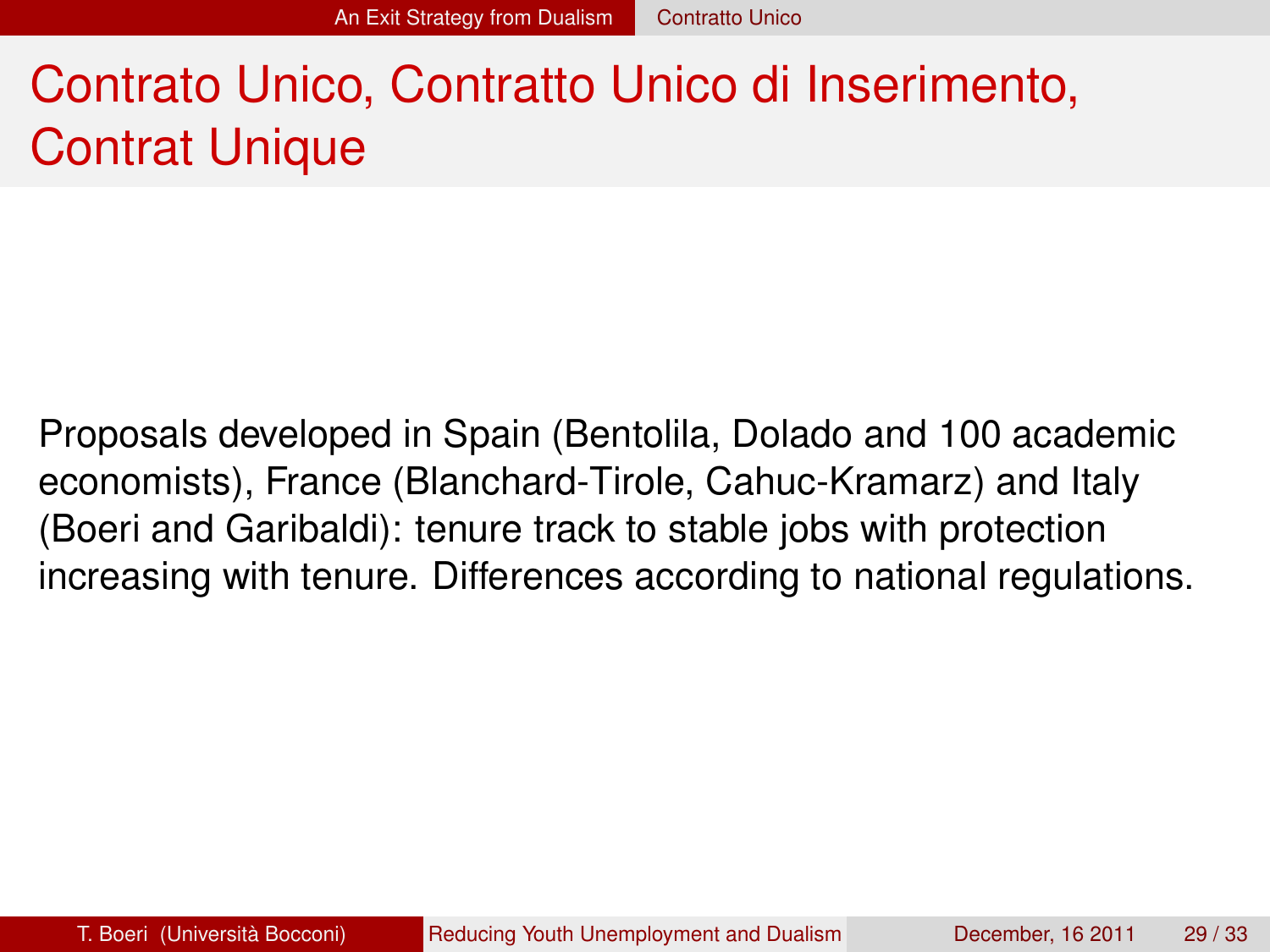#### Il Contratto Unico di Inserimento

Italian draft bill differentiates entry through experimentation from genuinely fixed term jobs. Open ended contract with two phases:

- *Entry Phase* (up to the third year): the worker has the right to severance payments proportional to tenure (independently of firm size): dismissal without just clause requires up to six months in severance payments (5 days of severance every month). Entry phase lasts three years
- *Stability Phase* (from third year onward): current legislation (for dismissal without just clause: reinstatement right in firms above 15 employees and six months severance in small firms)
- <span id="page-24-0"></span>Fixed term contracts and de-facto dual workers (yet self employed in the books) only with higher salaries (top decile of the current distribution of wages for these contracs) and higher contributions to unemployment benefits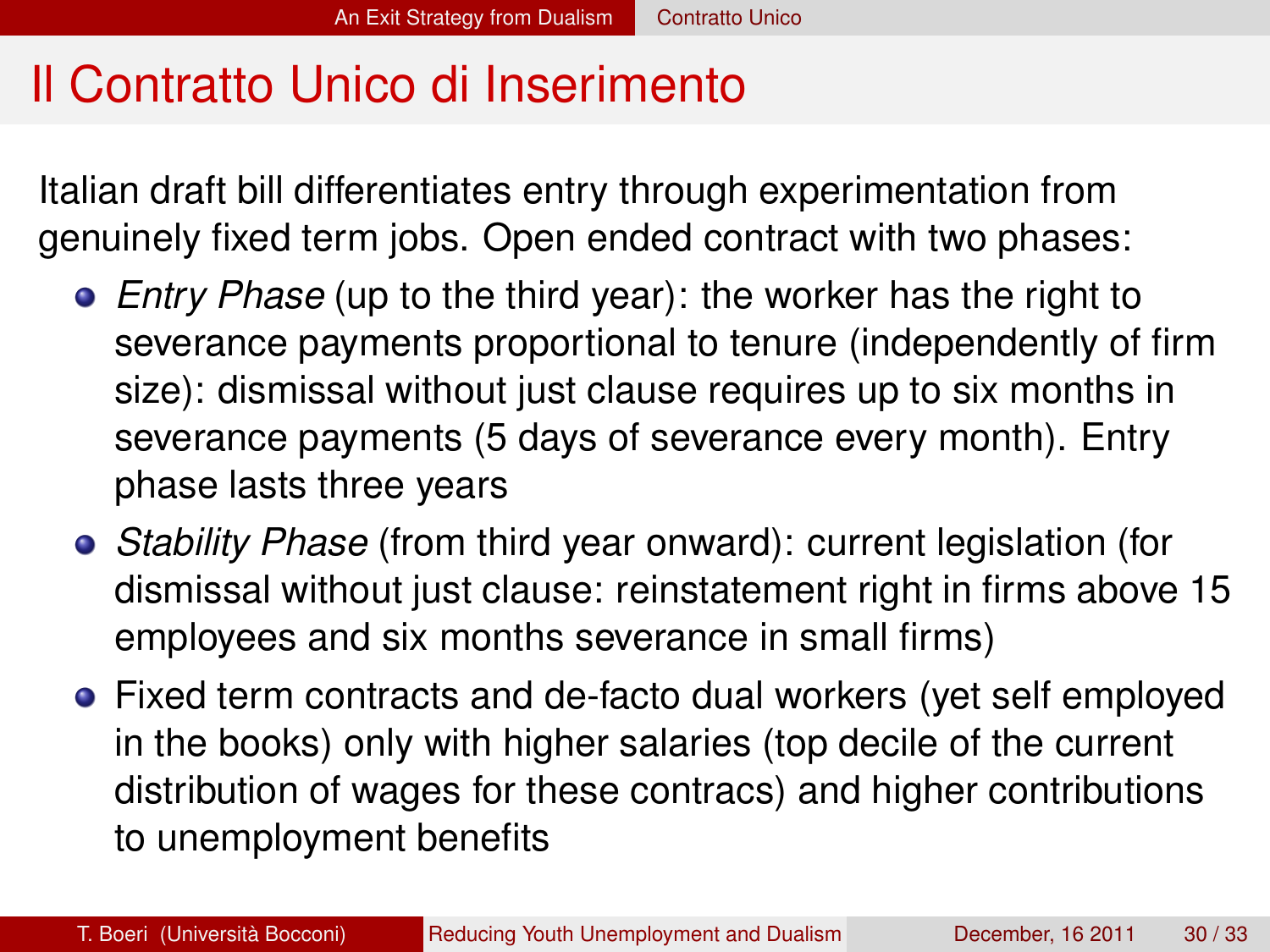### Complementarity with other Reforms

Reforms of collective bargaining increasing the importance of plant-level bargaining and productivity-related pay. Reward less seniority and more productivity. The steeper is the wage tenure profile, the larger is the loss associated to an increase in mobility.

<span id="page-25-0"></span>Reforms of Pensions. Increase in Retirement Age as a way to reduce taxes on labor. Increase in net wages at entry. Shift to a sustainable (contributory) system however increases the costs of temporary employment.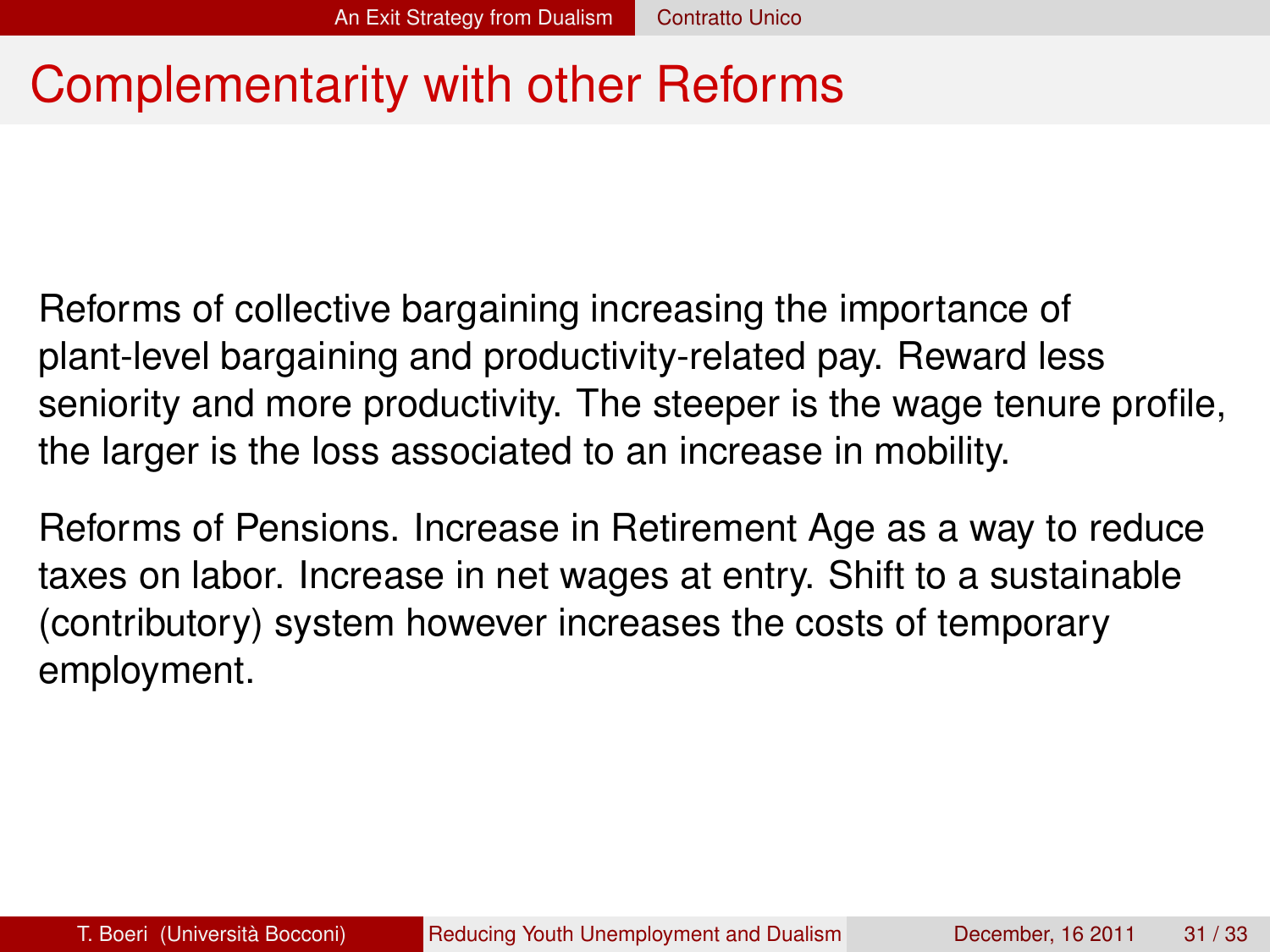#### Some Simulations

example of Italy. Pensions for Temporary and Permanent Workers



Source: Boeri and Galasso, 2010.

<span id="page-26-0"></span>